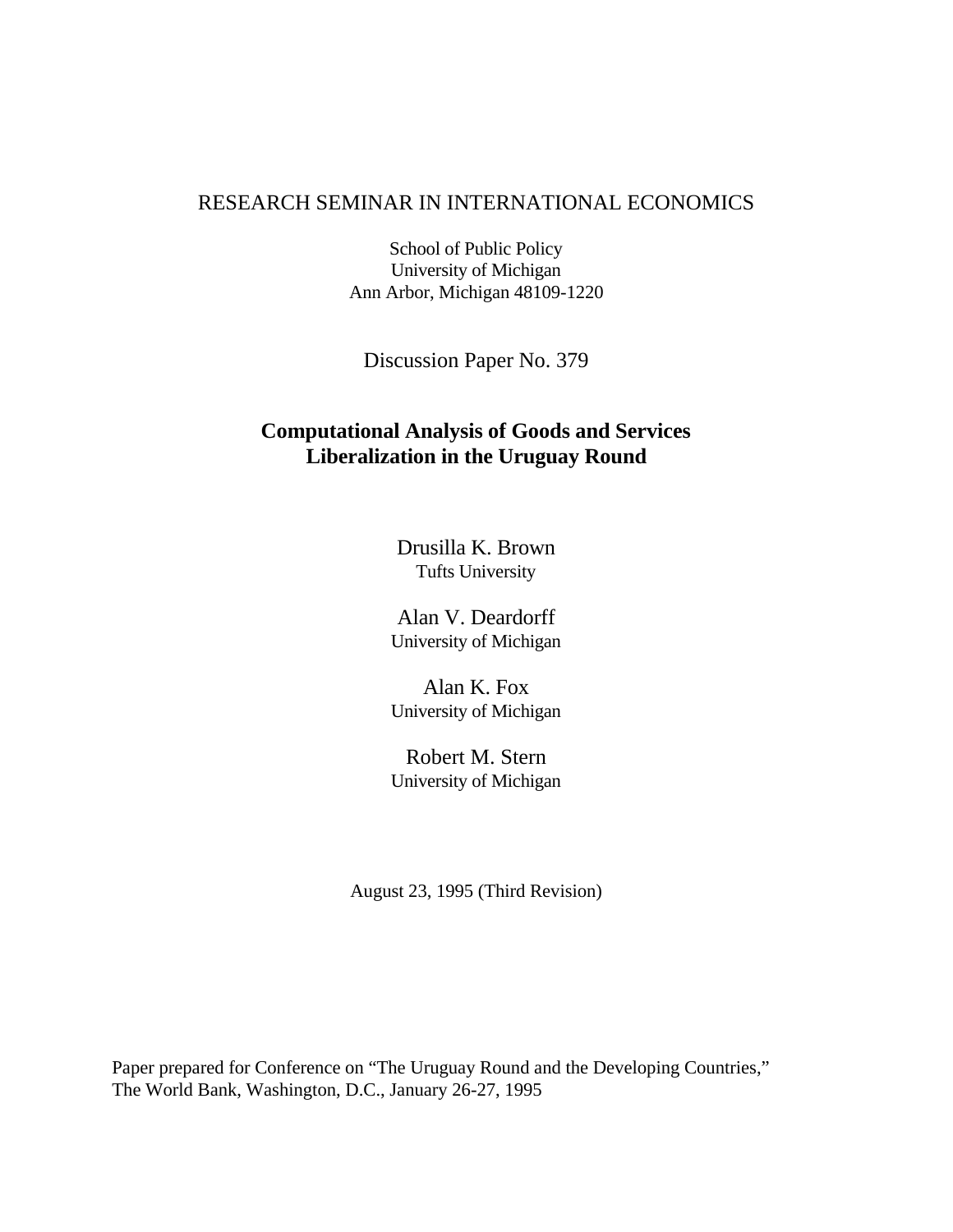# **Computational Analysis of Goods and Services Liberalization in the Uruguay Round**

**Drusilla K. Brown, Tufts University Alan V. Deardorff, University of Michigan Alan K. Fox, University of Michigan Robert M. Stern, University of Michigan**

**Conference on The Uruguay Round and the Developing Countries**

> **The World Bank, Washington, D.C. January 26-27, 1995**

August 23, 1995 (Third Revision)

Address Correspondence to:

Robert M. Stern Institute of Public Policy Studies University of Michigan Ann Arbor, MI 48109-1220

Tel. 313-764-2373 FAX 313-763-9181 E-Mail rmstern@umich.edu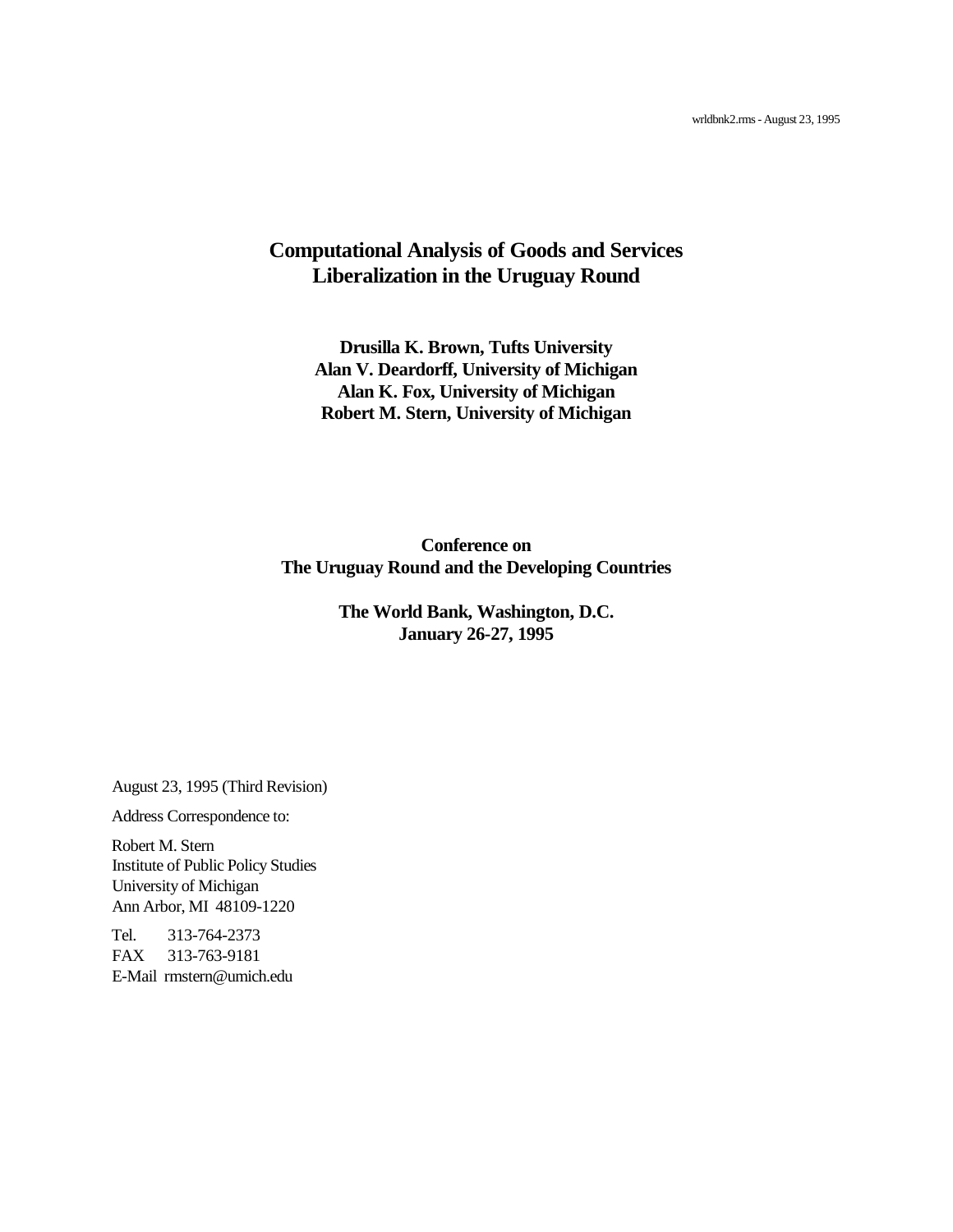# **Computational Analysis of Goods and Services Liberalization in the Uruguay Round**

**Drusilla K. Brown, Tufts University Alan V. Deardorff, University of Michigan Alan K. Fox, University of Michigan Robert M. Stern, University of Michigan**

# **I. Introduction**

In this paper, we use a specially constructed version of the Michigan Brown-Deardorff-Stern (BDS) Computational General Equilibrium (CGE) Model of World Production and Trade to estimate the potential economic effects of the reductions in tariffs on industrial products that were negotiated in the Uruguay Round of Multilateral Trade Negotiations as well as the effects that might be realized from services-sector liberalization in the post-Uruguay Round period. The model provides measures for individual countries/regions of the effects of liberalization on the trade, output, and employment for the goods and for the services sectors. We also calculate the effects on economic welfare and on real returns to labor and capital for the individual countries/regions.

The paper proceeds as follows. In Section II, we outline some essential features of the Michigan BDS CGE model. The data on the pre- and post-Uruguay Round tariffs on industrial and agricultural products as well as estimates of bilateral services trade and services trade barriers for our model countries are discussed in Section III. The various scenarios investigated using the model are presented in Section IV together with the aggregate results of the model simulations. The sectoral results are presented in Section V. Section VI contains our conclusions and implications for further research and policy.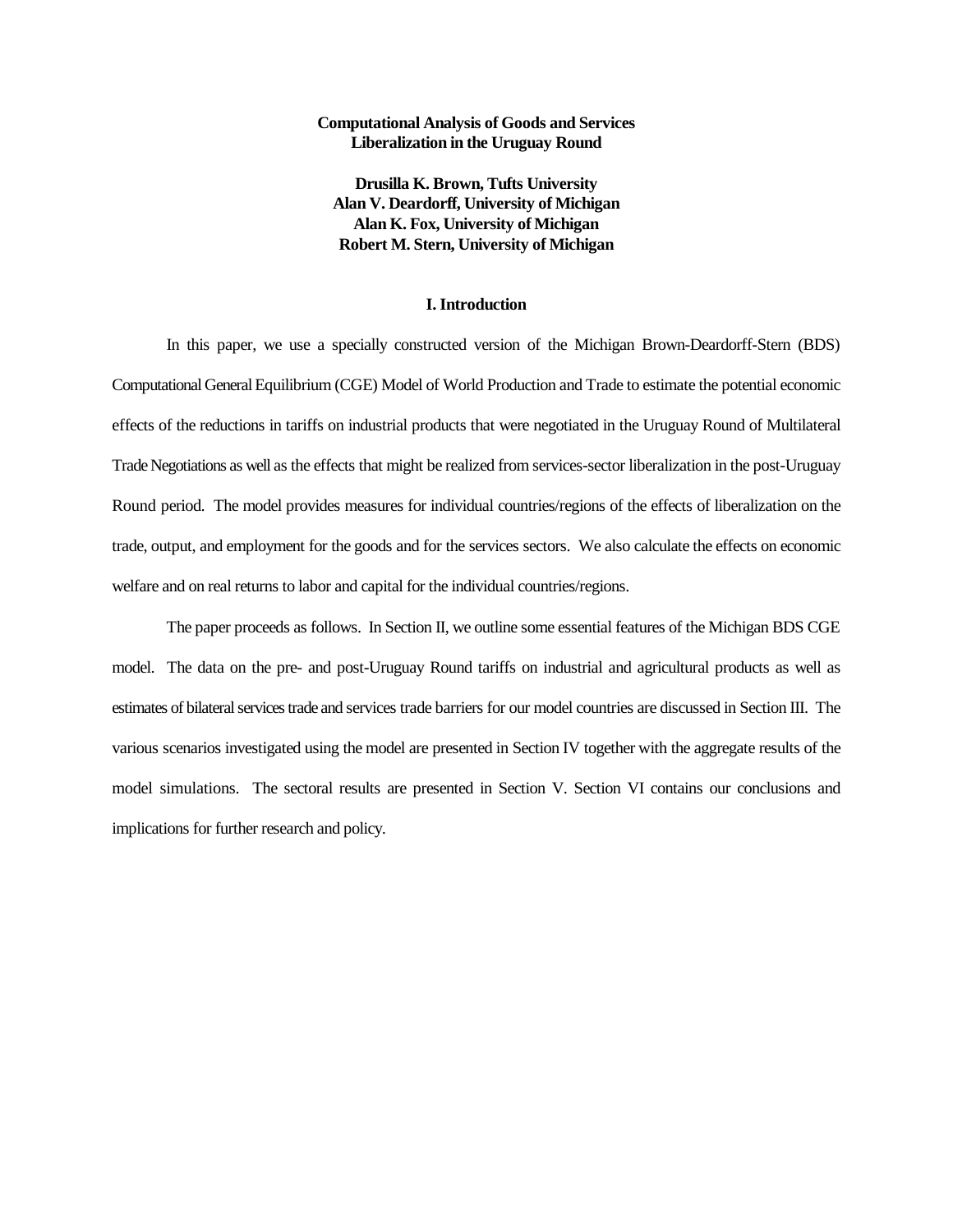### **II.** The Michigan BDS CGE Trade Model<sup>1</sup>

The CGE model used in this paper is an extension of the model first constructed by Brown and Stern (1989) to analyze the economic effects of the Canada-U.S. Trade Agreement (CUSTA), and later expanded by Brown, Deardorff, and Stern (BDS) (1992a,b, 1994, 1995) to analyze the NAFTA, the extension of the NAFTA to some major trading countries in South America, and the formation of an East Asian trading bloc. For purposes of the present paper, the 34 countries of our database were grouped into the following countries/regions: United States (US), Canada (CND), Mexico (MEX), Europe (EUR), Japan (JPN), Asian Newly Industrializing Countries (ANIC), Australia/New Zealand (ANZ), and a group of Other Major Trading Nations (OTN).<sup>2</sup> All remaining countries of the world are consigned to a residual rest-of-world to close the model. The sectoral coverage in each country/region includes 29 sectors, with 23 "tradable" (import-export) product categories covering agriculture and manufacturing and 6 "tradable" categories covering services and government.3

The agricultural sector in the model is characterized as being perfectly competitive and the manufacturing and services sectors are taken to be monopolistically competitive with free entry.<sup>4</sup> Agricultural products are differentiated

Readers who are not concerned with the technical details of the model may wish to proceed to the results of the analysis reported in the sections immediately following.

Europe includes the 15 members of the European Union plus Norway and Switzerland; the Asian NICs 2 include Hong Kong, South Korea, Singapore, and Taiwan; and the Other Major Trading Nations include Argentina, Brazil, Chile, Colombia, India, Israel, Turkey, and Venezuela.

<sup>&</sup>lt;sup>3</sup>It should be noted that this is the first time that we have treated all 29 model sectors as tradable. As will become clear below, this will enable us to analyze the effects and interaction of liberalization of both merchandise trade and trade in services.

<sup>&</sup>lt;sup>4</sup>Issues of the modeling of market structure are discussed in Brown and Stern (1989), where a variety of different imperfectly competitive market structures are used in analyzing the economic effects of the CUSTA. As noted, for the current model, we use a structure of monopolistic competition, following Helpman and Krugman (1985), for all of the manufacturing and service sectors. There is free entry of firms, each producing a different variety of a good/service, and producing it with a fixed cost and constant marginal cost in terms of primary and intermediate inputs. In his conference commentary, Sherman Robinson pointed out that our treatment of monopolistic competition may not be appropriate for all sectors and may therefore exaggerate the importance of scale and variety effects. In principle, we could make allowance for different market structures in the sectors in our model countries/regions. But this would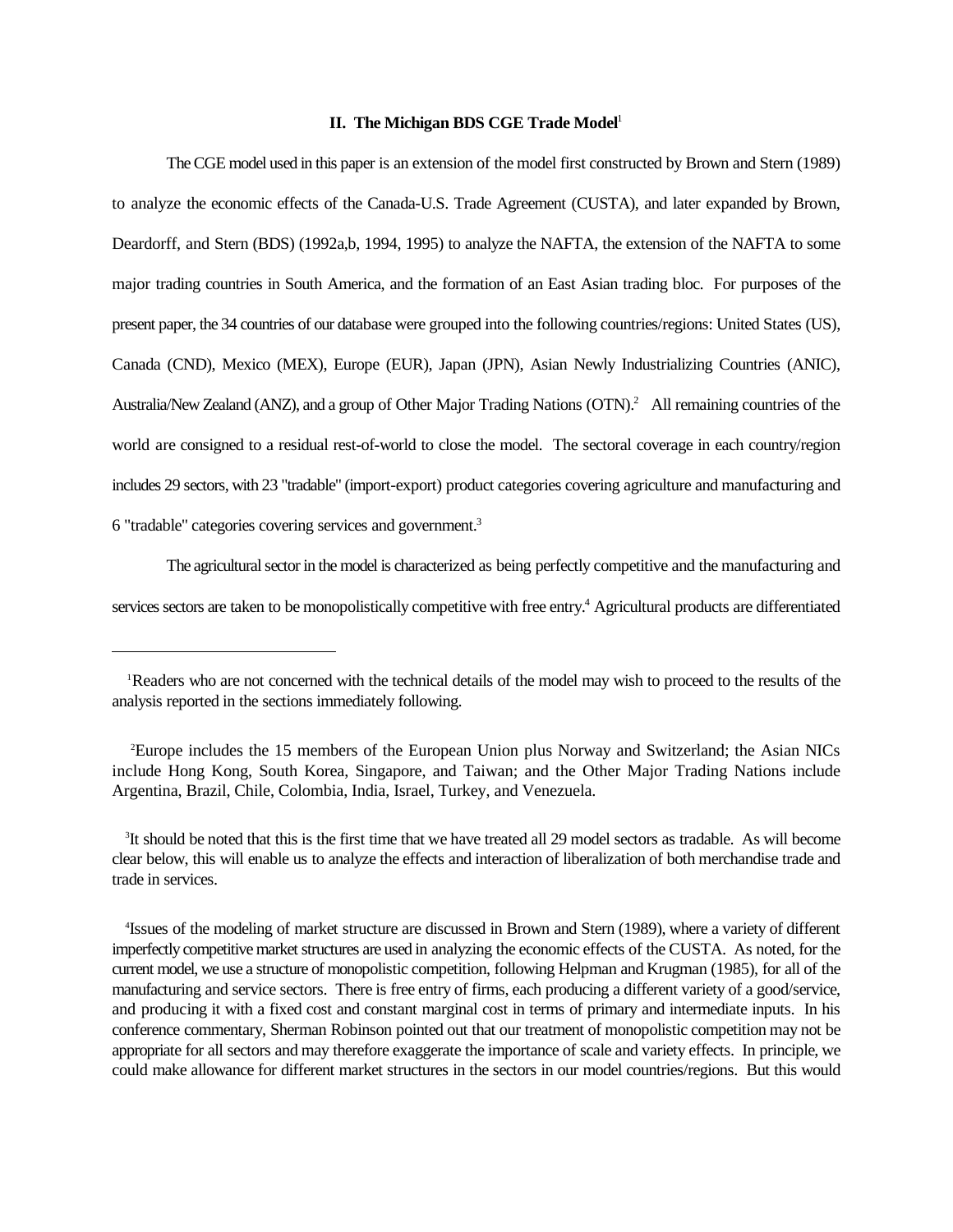by country of production. The products of the manufacturing and services sectors are assumed to be differentiated by firm to correspond to the imperfectly competitive market structure.<sup>5</sup> The reference year for the data base of the model is 1990. The input-output relations used in the model refer to various years, depending on the availability of national input-output tables.<sup>6</sup> The data base and documentation as well as a full statement and description of the equations and parameters of the model are available from the authors on request.<sup>7</sup>

There are several important assumptions that either are built into the model or are implemented by the model for the present analysis. It is important that these be understood in interpreting the results to be reported below.

**Full Employment** -- The analysis assumes throughout that the aggregate, or economy-wide, level of employment is held constant in each country. The effects of the Uruguay Round are therefore not permitted to change any country's overall rates of employment or unemployment. This assumption is made because overall employment is determined by macroeconomic forces and policies that are not contained in the model and are not themselves to be included in a negotiated agreement. The focus here is on the composition of employment across sectors as determined

require considerable empirical detail that is for the most part not readily available.

Varieties enter via a Dixit-Stiglitz (1977) aggregation function into both utility and production functions, with the 5 implication that greater variety reduces cost and increases utility. As discussed in BDS (1995), this structure introduces a potential instability into markets, since expansion of an industry via entry adds varieties and thus makes the product of the industry as a whole more desirable. To avoid this instability, we have introduced a damping parameter that reduces by 50% the beneficial effects of variety compared to the original Dixit-Stiglitz formulation.

<sup>&</sup>lt;sup>o</sup>It is always a problem to use completely up-to-date input-output tables because of ongoing changes in technology and productivity that would alter the input-output coefficients for particular sectors. However, our CGE model relies mainly on the intermediate input-value shares and the shares of primary factors as data. These shares tend to be more stable over time than physical input requirements. For more discussion of this point, see Deardorff and Stern (1990, pp. 61-79).

The sectoral data for merchandise trade, production, and employment come primarily from United Nations sources 7 and to a lesser extent from national sources. The model parameters are constructed from the trade and input-output data for the countries included in the model and from published studies of trade and capital/labor substitution elasticities. More details for the data on agricultural and industrial tariffs and trade and trade barriers for services are provided in the following section. See also Deardorff and Stern (1990, pp. 37-45).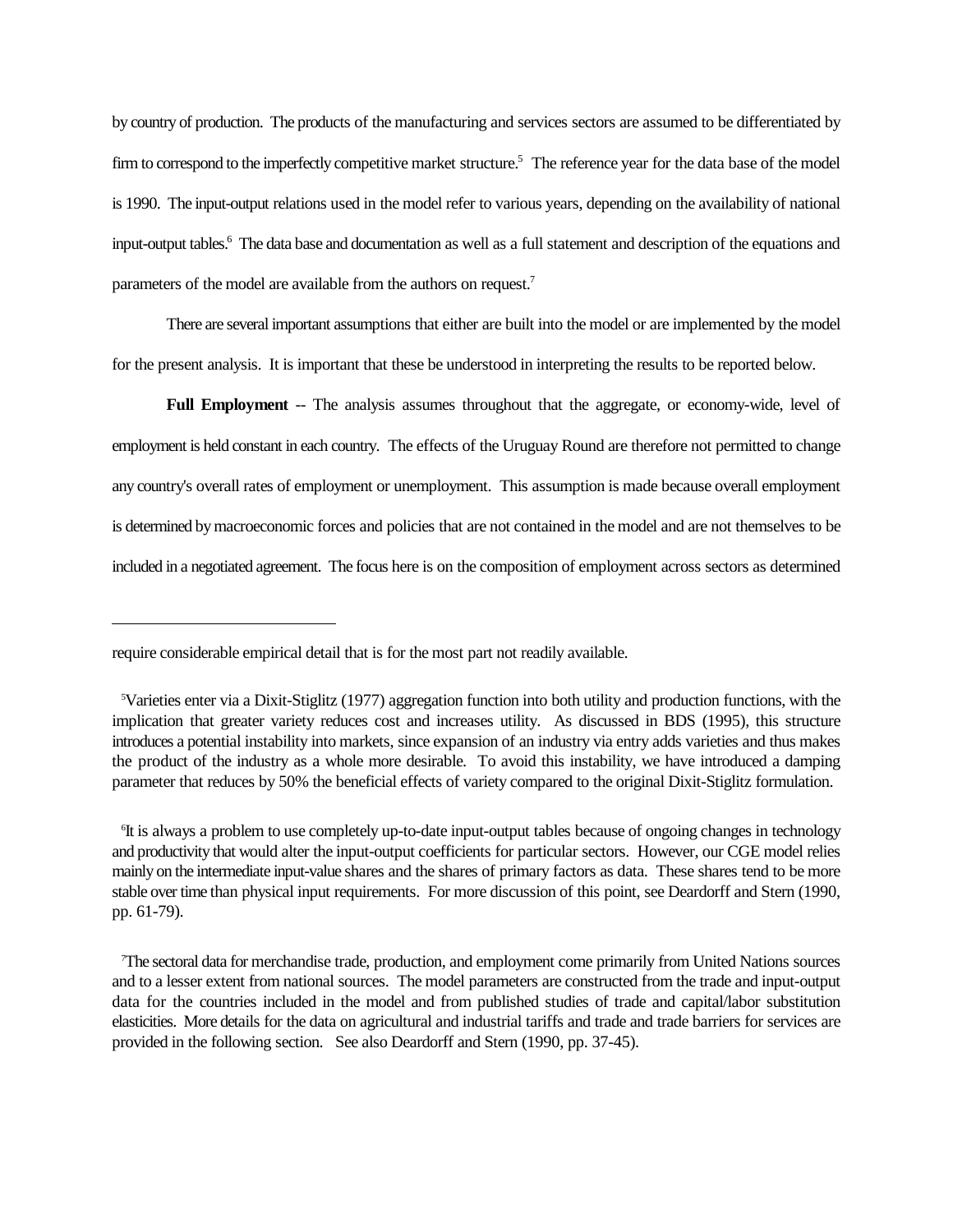by the microeconomic interactions of supply and demand resulting from the Uruguay Round and future liberalization of trade in goods and services.

**Balanced Trade** -- It is assumed that trade remains balanced for each country, or more accurately that any initial trade imbalance remains constant, as trade barriers are changed. This assumption is intended to reflect the reality of mostly flexible exchange rates among the countries involved. It also, like the full employment assumption, is appropriate as a way of abstracting from the macroeconomic forces and policies that are the main determinants of trade balances.

**Rents and Revenues** -- Revenues from tariffs are assumed to be redistributed to consumers in the tarifflevying country and spent like any other income. Similarly, the rents from NTBs (and the tariff equivalents of services barriers to be introduced below) are also assumed to remain within the importing country and to be spent like other income. When tariffs and tariff equivalents are reduced, this means that income available to purchase imports falls along with their prices, and there is no overall bias towards expanding or contracting demand.

**Fixed Relative Wages** -- While the economy-wide wage in each country is permitted to adjust so as to maintain full employment, the wages across sectors are held fixed relative to one another. This permits the analysis to focus on the labor-market adjustments that might be required, independently of any relative wage changes that may facilitate those adjustments.<sup>8</sup>

**Fixed Labor Supply** -- The total labor supply in each country is assumed to be held fixed in the analysis, and cross-border movement of labor is not permitted. This is not to say that changes in labor supply will not occur in the course of a phase-in of the Uruguay Round liberalization, but only that such changes are assumed not to be the result of the agreement.

The policy inputs into the model are the pre- and post-Uruguay Round tariffs and tariff equivalents applied

<sup>&</sup>lt;sup>8</sup> In effect then, we do not distinguish workers according to their skill characteristics and therefore how the wages and employment of different skill groups may be affected by the Uruguay Round liberalization.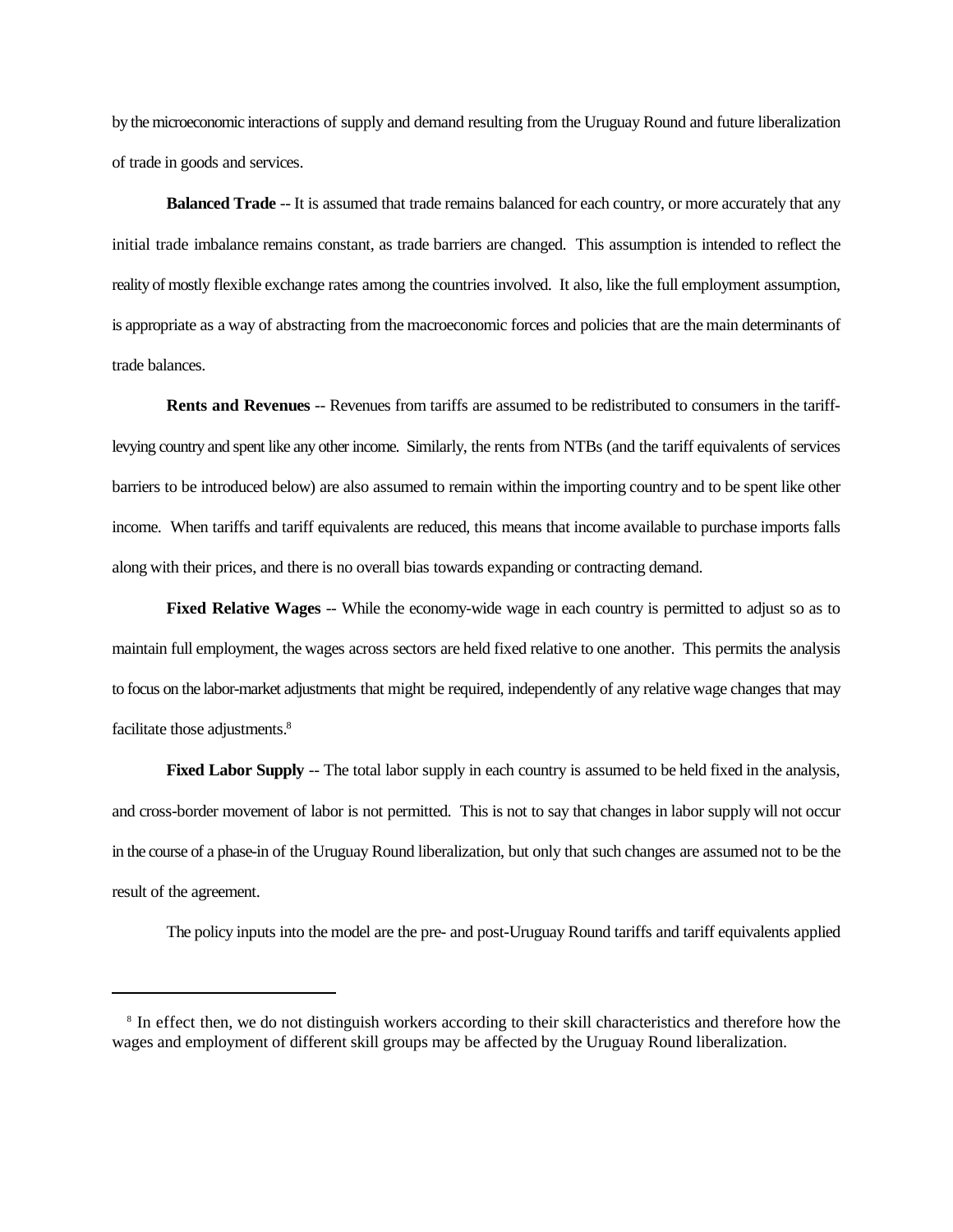to the bilateral trade of the countries/regions being modeled explicitly with respect to each other.<sup>9</sup> Because our model is static, we will assume that the reduction or removal of tariffs and tariff equivalents takes place all at one time rather than in stages. When the policy changes are introduced into the model, the method of solution yields percentage changes in variables of interest for each country/region. Multiplying the percentage changes by the actual (1990) levels given in the data base yields the absolute changes, positive or negative, that might result from the liberalization.

We should further mention that we do not take account in our model of changes in foreign direct investment and the cross-border movement of workers that might occur as a result of changes in the rate of return on capital and changes in real wages. We also do not make any allowance for dynamic efficiency changes and economic growth. We are aware that the Uruguay Round involved much more than negotiated reductions and/or removal of tariffs and NTBs. There were numerous changes and clarifications of existing agreements covering antidumping and subsidy/countervailing duty procedures, new agreements covering trade-related intellectual property rights (TRIPs) and investment measures (TRIMs), and the implementation of the World Trade Organization designed in part to strengthen dispute settlement procedures. While these various features of the Uruguay Round may be of great importance, it is difficult to quantify the roles they will play. Our treatment only of the effects of liberalizing trade in industrial products and services and our abstraction from dynamic changes in efficiency and economic growth mean therefore that our calculations of the consequences of the Uruguay Round are incomplete.<sup>10</sup>

<sup>&</sup>lt;sup>9</sup>In the absence of tariff equivalents, we model NTBs in terms of the percentage of trade subject to NTBs, based primarily on the NTB inventory data assembled by the United Nations Conference on Trade and Development (UNCTAD). The NTB coverage ratios are used in the model to dampen the effects of tariff reductions undertaken when the NTBs are assumed to remain in place. It is important to emphasize that these measures of NTB trade coverage are *not* the same as the tariff equivalents of the NTBs. For further discussion, see Deardorff and Stern (1990, pp. 23-25). We shall say more on this below.

 $^{10}$ We plan at a later point to analyze the effects of the agricultural liberalization package and the elimination of the Multi-Fibre Arrangement (MFA) that were part of the Uruguay Round negotiations.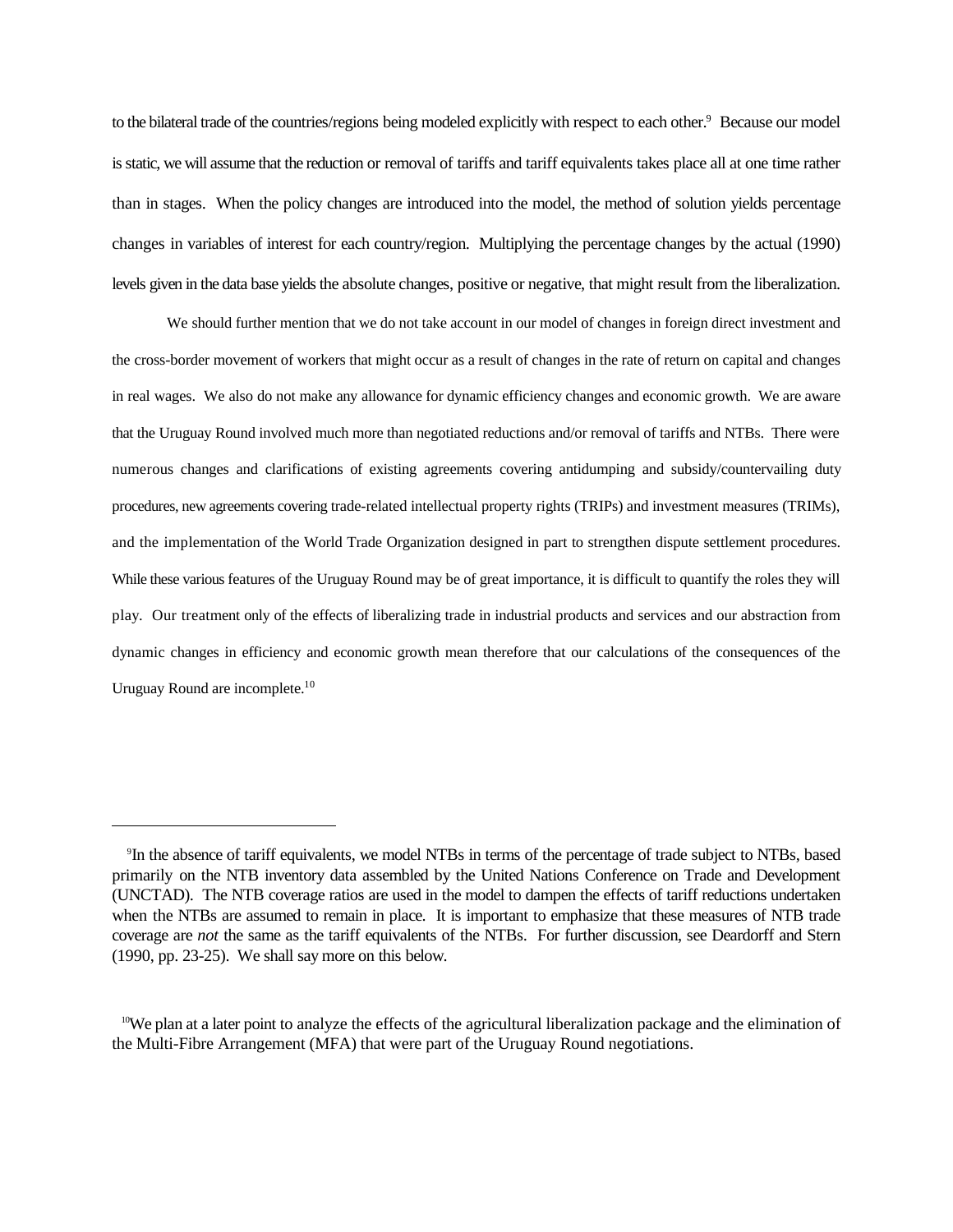# **III. Uruguay Round Policy Input Data**

An indication of the overall weighted-average pre- and post-Uruguay Round tariff rates on industrial and agricultural products, and the "guesstimated" tariff equivalents of services trade barriers for the eight countries/regions being modeled is given in Table 1. Some remarks on these various rates follow.

# **Tariff Rates on Industrial Products**

As noted in Martin (1994b), for analytical purposes, the preferred estimate of tariff reductions for industrial products should be based on differences between the Uruguay Round Base Rate and the Uruguay Round Final Offer Rate as contained in the GATT Integrated Data Base, which is the primary source of tariff data used in the Uruguay Round negotiations. For the advanced industrialized countries, it can be presumed that the Base Rate is the rate that has been notified officially to the GATT as being legally bound and that the Final Offer Rate will similarly be bound. Further, assuming that the Base Rate is the rate actually "applied" as of 1986, the measure of liberalization to be used is the difference between the Offer Rate and the Base Rate as long as this difference is negative. In case the difference is zero or positive, the tariff liberalization measure is to be set to zero. This procedure in effect excludes any changes in applied rates that industrialized countries may have implemented after 1986.

The situation is more complicated, however, for many developing countries, insofar as these countries may have been using applied rates that had not previously been bound. As noted in Martin (1994a) and Martin and Francois (1994), developing countries participated much more actively in the Uruguay Round than in previous rounds, with the result that the percentage of their industrial tariff lines that became bound increased from 22 to 72 percent. When tariffs are bound, it can be argued that this constitutes a liberalization of trade. This may be the case even if the applied rates are unchanged or if the rates are bound above the applied rate since the binding will obviate any future increase in tariffs beyond the bound rate.

As a practical matter, however, the choice for developing countries is either to measure liberalization as (1) the difference between the newly bound and the initial applied rate or, alternatively, (2) to use the difference between these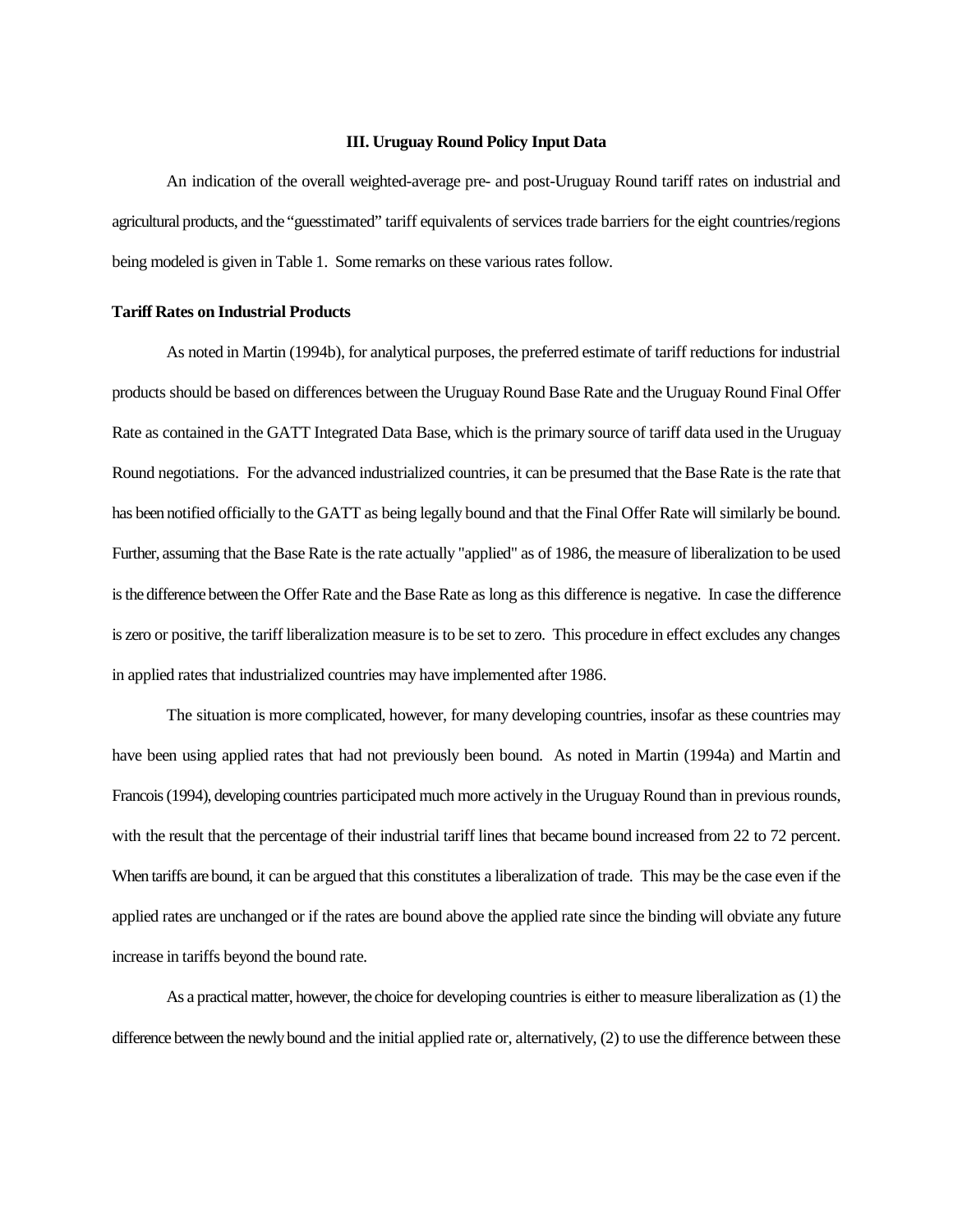rates only when the bound rate is below the initial applied rate and set it to zero in case the bound rate is above the initial applied rate. The first measure is undesirable and misleading since it would imply an increase in protection if the bound rate were set above the applied rate. The second measure avoids this problem of misrepresenting restrictiveness and is therefore the one that has been used for our purposes.

The GATT Integrated Data Base contains the information for the pre- and post-Uruguay Round tariff rates on a detailed, line-item level, using the Harmonized System tariff classification. Since we have 23 tradable-goods sectors for each country/region in our model, we aggregated the detailed tariff lines using own-country imports as weights based on a concordance between the Harmonized System and our sectoral classification based on the International Standard Industrial Classification (ISIC). We recognize that own-country import weights introduce a downward bias into the aggregate measures since higher tariffs will induce less trade, but we have not corrected for such bias. The sectoral tariff rates used in our computational analysis reported in the following sections of the paper are available on request.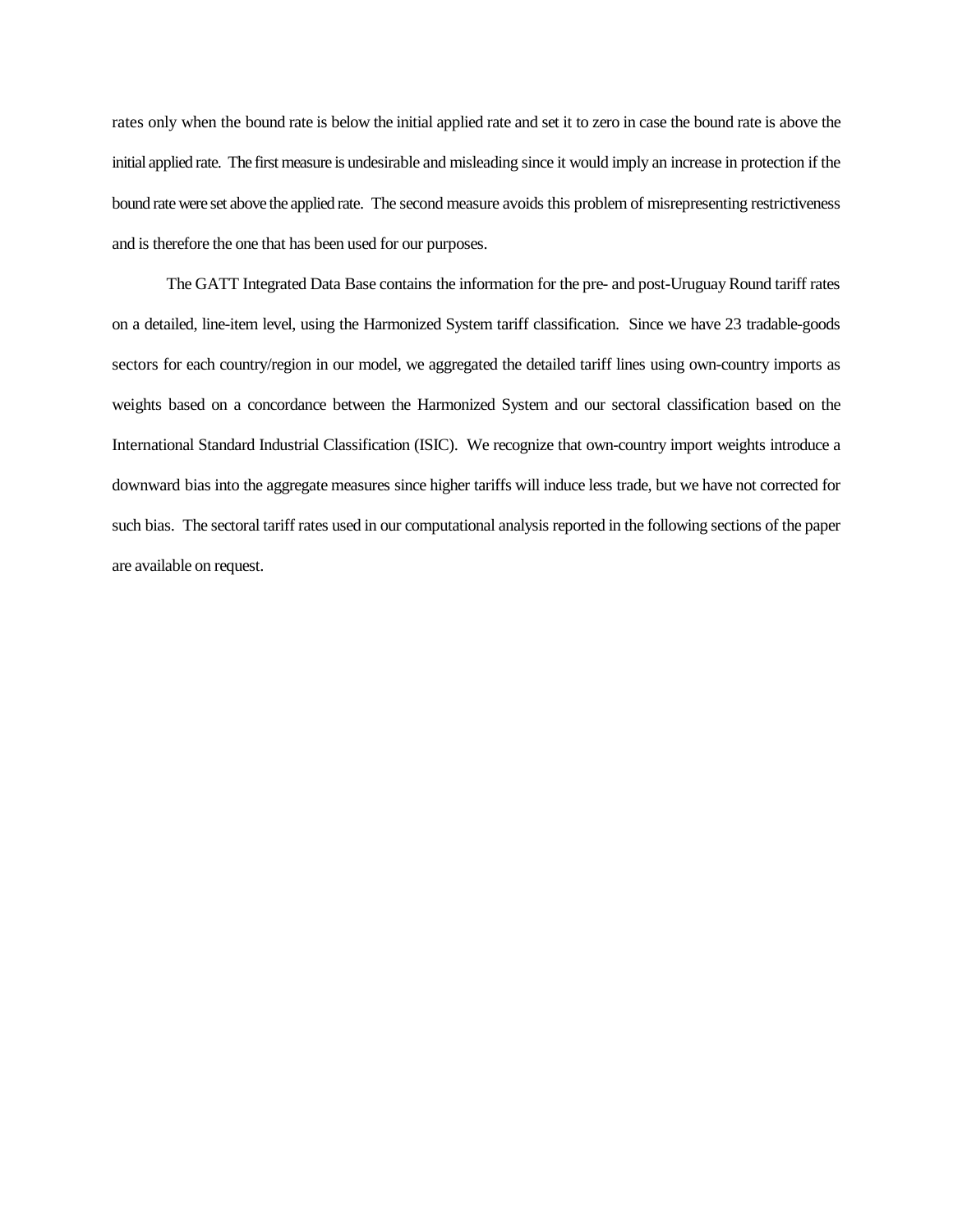# **Tariff Rates on Agricultural Products**

One of the accomplishments of the Uruguay Round was to convert all existing forms of agricultural protection into tariffs. These agricultural tariffs were not processed on the same basis as the industrial tariff rates in the GATT Integrated Data Base, however, and were constructed by Ingco (1995) based on information contained in the country schedules covering agricultural and related products. These tariffs were aggregated to correspond to our sectors for agriculture (ISIC 1) and food and related products (ISIC 310). Following Martin (1994b), the average tariff rate for a particular agricultural product category existing prior to the Uruguay Round was taken to represent the Base Rate. Agricultural liberalization was thus measured as the difference between the Base Rate and the lower Final Offer Rate. If the Final Offer tariff rate exceeded the Base Rate, the liberalization measure was set equal to zero.<sup>11</sup>

# **Services Trade**

As already mentioned, this is the first occasion on which we have adapted our Michigan BDS CGE model to include traded services, having heretofore treated services as nontradable. To accomplish this, we sought to develop a set of 35 x 35 matrices of bilateral trade in the services sectors, ISIC 5-9, for the 34 model countries (plus rest-ofworld) with a 1990 base year.<sup>12</sup> This was a problem because of the unavailability of sufficiently disaggregated data. That is, while there is published information for 1990 for the global services trade for all the countries of the model, the data available bilaterally and by sector are seriously deficient.

In order to construct the five bilateral services trade matrices that we needed for modeling purposes, we first assembled a set of 35-element vectors of total exports and imports for each of the five services sectors. We used these

 $\rm{^{11}In}$  addition to the tariffication of agricultural protection, the Uruguay Round calls for a 36% reduction in export subsidies by developed countries and a 24% reduction by developing countries together with a 20% reduction in domestic production subsidies by developed countries and a 13% reduction by developing countries.

<sup>&</sup>lt;sup>12</sup>We thus have services data for 1990 for these ISIC sectors covering both gross output and employment as  $12\%$ well as exports and imports. The ratios of services trade to gross output are relatively small, reflecting the fact that most service sector output is confined to domestic markets.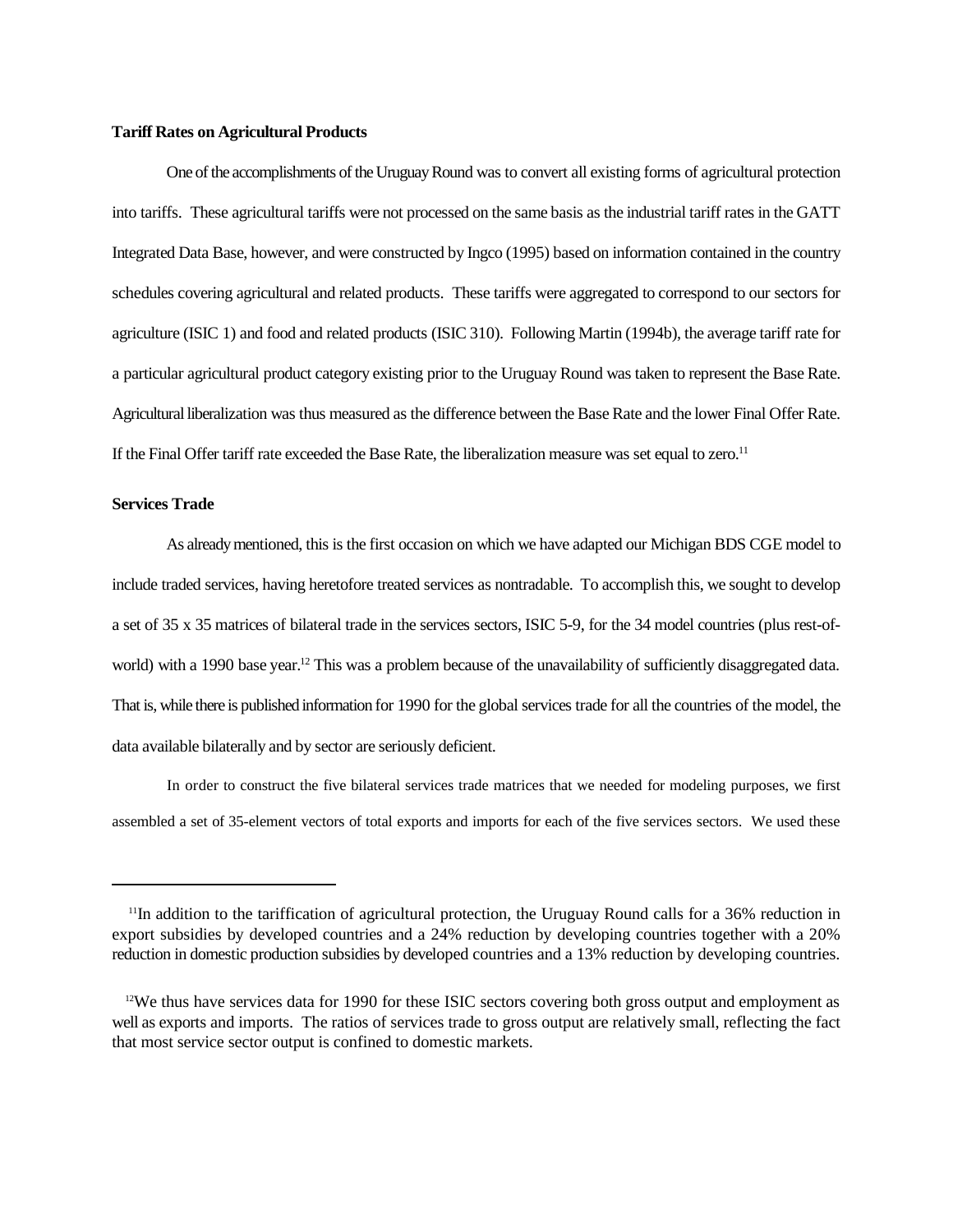vectors as row and column totals of our target bilateral vectors and applied the rAs method to scale an underlying reference matrix to match.<sup>13</sup> For this purpose, we used our  $35 \times 35$  data for 1990 bilateral merchandise trade as the underlying matrix that serves as the initial estimate of bilateral flows.<sup>14</sup> This gave us a set of  $35 \times 35$  matrices of bilateral trade flows for each of the five services sectors.

The next step was to take advantage of more detailed bilateral services trade data where available. Here we had data assembled by the European Community's Statistical Office for intra-EC services trade and EC trade with the European Free Trade Area (EFTA) countries, the United States, and Japan. The EC merchandise trade data gave us total exports and imports for each EC member with one another. This allowed us to apply the rAs method to the smaller EC matrix separately and then to overlay the larger matrix with the result.<sup>15</sup> Likewise, EC merchandise trade with the EFTA countries, the United States, and Japan allowed us to scale properly those trade flows. We also included in the final matrix some bilateral services trade data for the United States that were published in the *U.S. Survey of Current Business*. The five ISIC sectoral 35 x 35 bilateral services trade matrices as well as additional technical details on their construction are available from the authors on request.

<sup>&</sup>lt;sup>13</sup>Technical details relating to the rAs method can be found in Bacharach (1970).

<sup>&</sup>lt;sup>14</sup> It should be pointed out that bilateral goods and services flows may not correspond well in cases in which countries are relatively more specialized in one or the other.

 $15$  We overlaid the larger matrix with these figures, rather than scaling them to better match the results of the larger rAs procedure, for two reasons. First, we had much more confidence in the quality of the selective bilateral trade data from the EU and other sources than we had in the total overall trade flows that came primarily from balance of payments sources. Therefore we were unwilling to scale the bilateral flows to make them consistent with the total flows. In addition, we understood that the bilateral trade measurements in many cases included types of services trade that are relatively new and that are likely to be absent from the balance of payments-based data. Because we believe that these new types of trade are likely to be concentrated among the developed countries, we also chose not to scale the other bilateral trade flows (up) to include them. Instead, therefore, we simply used the bilateral flows directly whenever they were available and used the (partial) results of applying the rAs procedure to the total flows whenever they were not.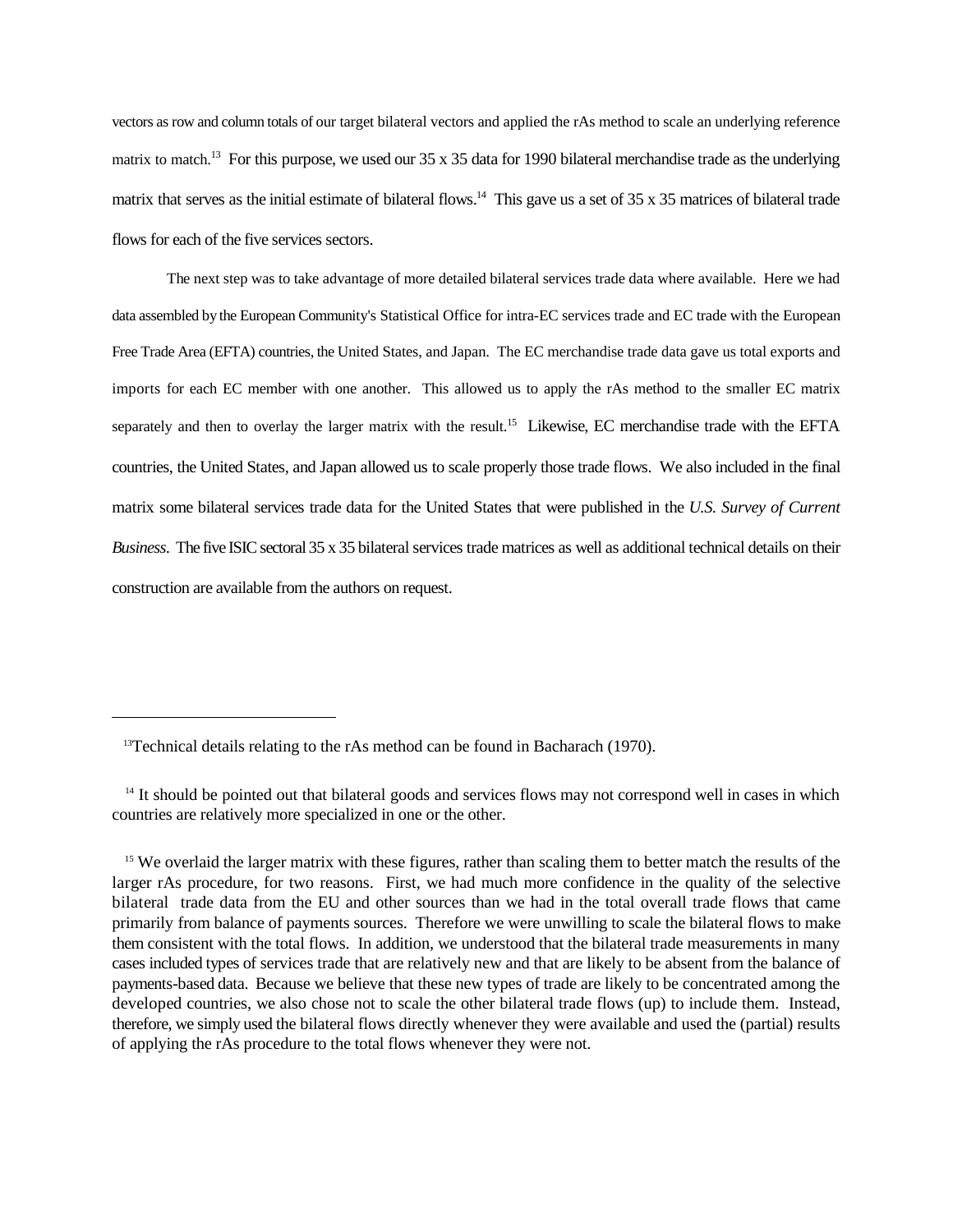# **Services Trade Barriers**

Compared to trade barriers in goods, it is difficult to obtain systematic information on services trade barriers. One approach, which has been followed by Hoekman (1995), is to construct "guesstimates" of the relative restrictiveness across countries on the assumption that each country has "revealed" its policy stance in the commitments made in the Uruguay Round General Agreement on Trade in Services (GATS). Since we use Hoekman's guesstimates in our computational analysis below, it is important to understand how his calculations were done.

Hoekman's procedure was to classify each country's GATS commitments for each of 155 possible services sectors and each of four modes of supply<sup>16</sup> in terms of the extent to which they indicated restrictions on market access.<sup>17</sup> Values were assigned for each of these 4×155=620 cells for each of 97 countries: 1.0 for the absence of restrictions; 0.5 for the presence of restrictions to be bound under the GATS; and 0.0 for "unbound," i.e., no commitment to bind restrictions. For the major 2-digit ISIC service sectors he then calculated an index of trade coverage of restrictions equal to  $1-x/y$ , where x is the sum of these values in the cells corresponding to the 2-digit sector and y is the number of such cells. The resulting numbers range between "0" and "1". Their interpretation is that "0" is analogous to "free access" (i.e., no restrictions), and "1" is equivalent to "no access" in the sense that every mode in every subsector is "unbound."

Tariff equivalent benchmarks were then assigned to each 2-digit sector on an assumed basis to reflect a country that is highly restrictive with respect to market access. A benchmark of 200 percent was assigned to sectors in which market access tended to be prohibited by most countries and which do not appear in most offers (e.g., maritime, cabotage, air transport, postal services, voice telecommunications, and life insurance). The remaining sectors were assigned tariff equivalent benchmarks between 20 and 50 percent. The procedure then was to multiply each coverage index (i.e., the

 $^{16}(1)$  cross-border delivery; (2) consumption abroad; (3) commercial presence (i.e., foreign direct investment); and (4) temporary entry of persons (e.g., professional, technical, sales personnel, etc.).

 $^{17}$ Hoekman also classified commitments on national treatment, but left these out of the current calculations noting that they were highly correlated with market access commitments.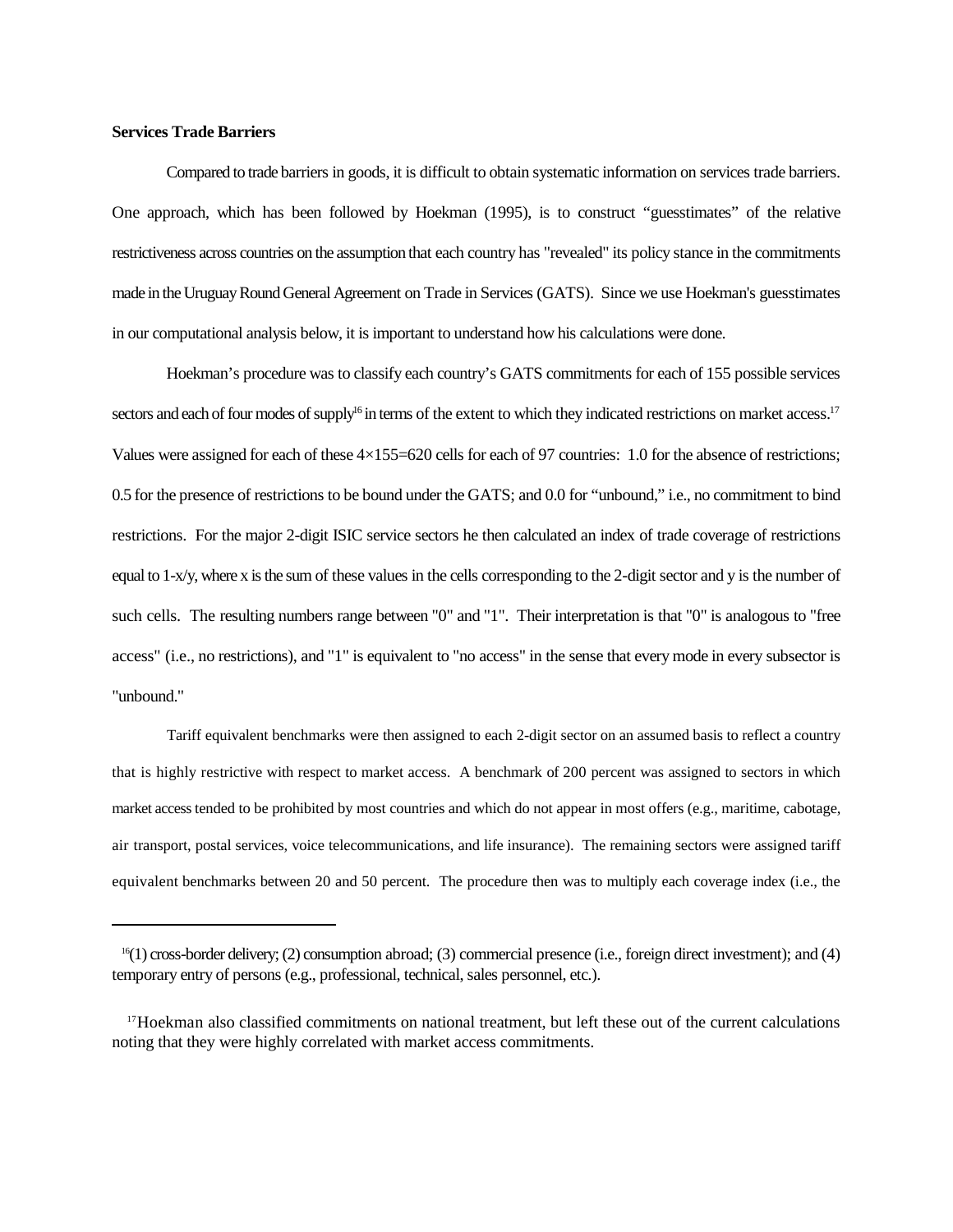1-x/y measure) by the tariff equivalent benchmark guesstimate to obtain a country/sector-specific tariff equivalent.<sup>18</sup> Values for the 2-digit ISIC sectors were then aggregated to obtain the 1-digit guesstimates shown in Table 1. Hoekman's tariff equivalent guesstimates for ISIC sectors 5 and 6 tend to be relatively low, those for ISIC sector 7 relatively high for the reasons mentioned above, and those for ISIC sectors 8 and 9 in between. The detailed 2-digit ISIC guesstimates are available in Annex 2 of Hoekman (1995).

Hoekman is aware of the limitations of these judgmental estimates since it is not clear what the benchmark tariff vector for the "most restrictive" sector(s) should be, and the assumption that the coverage ratios of country offers are correlated with actual policy stances is quite heroic. More research in this area is urgently required. It was unfortunate that no efforts in this domain were initiated during the negotiations. As it stands, the GATS schedules are therefore the only source of cross-country information on policy regimes that is available. Given the arbitrariness of Hoekman's procedure, it is important to emphasize that our main objective here is to get a sense of the relative importance of barriers to services trade, and the types of interactions that may emerge between goods and services sectors if the latter are assumed to be tradable, and countries open their service markets to foreign competition. In this light, the results that we report below should be considered to be indicative at best.

The question then is how to proceed in using these guesstimates, arbitrary as they may appear. Hoekman has concluded that no liberalization of services was accomplished in the Uruguay Round, so that any benefits from liberalization will come in the future in the post-Uruguay Round period. What we can do therefore is to compare the effects of the liberalization associated with the reductions in tariff rates on industrial products that were accomplished in the Uruguay Round negotiations with what might result if comparable reductions in services tariff equivalents were to be undertaken in the future. This is the strategy that we have followed in implementing our liberalization scenarios, to which we now turn.

 $18$ To illustrate, Australia has a coverage ratio of 0.3 for construction (ISIC 5) and the tariff equivalent for this sector is set at 40 percent. In this case, then, Australia is assigned a tariff equivalent of 12 percent (i.e.,  $(0.3)\times(.40)\times(100)=12\%$ ).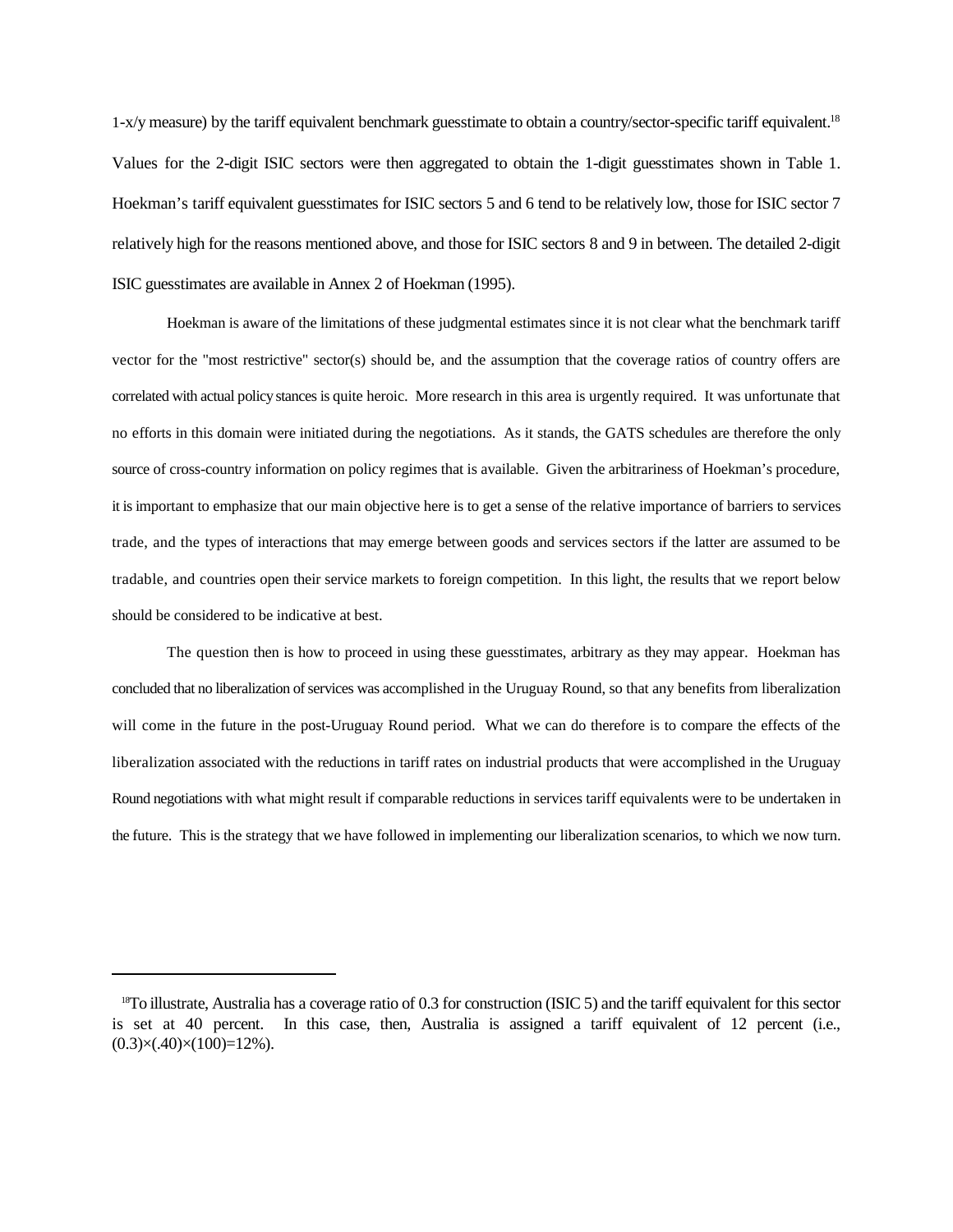# **IV. Computational Results: Aggregate Effects**

# **The Scenarios**

It is possible to use our CGE model to analyze various aspects of the Uruguay Round liberalization individually as well as in combination. As discussed in the preceding section, we have data on pre- and post-Uruguay Round nominal tariff rates for industrial and agricultural sectors as well as guesstimates of post-Uruguay Round ad valorem tariff equivalents of services barriers.

One question that immediately arises is what to assume about the reduction or elimination of NTBs negotiated during the Uruguay Round. Consonant with the spirit of the Uruguay Round negotiations, the most desirable way to handle NTBs would be to represent them in terms of their tariff equivalents and then to assume that these would be reduced to zero.<sup>19</sup> Unfortunately, we have been unable to obtain sufficient data to measure NTBs as tariff equivalents. There is also an issue of whether or not many of the existing NTBs will in fact be eliminated over whatever period may have been specified in the negotiations. That is, it is conceivable that countries may find ways to continue to impose their NTB restrictions in their present form or in some future alternative form yet to be determined. In such an event, the tariff equivalents of such NTBs should be only partially reduced and the quantitative restrictions should remain in place, so that the effects of the reduction or elimination of tariffs in these sectors would be diminished. Also, as already mentioned in our discussion of services, virtually no liberalization of services barriers occurred in the Uruguay Round. Services liberalization thus remains a post-Uruguay Round negotiating option.

We noted earlier that pre-Uruguay Round NTBs are represented in the data base of our model in the form of trade coverage ratios. If tariffs are reduced or removed and NTBs are assumed to stay in place, there would be a dampening of

<sup>&</sup>lt;sup>19</sup>When NTBs remain in place during other trade liberalization, their presence is felt as a quantitative restriction that reduces the response of trade to price changes. However, when NTBs are removed, this is best modelled as the elimination of a tariff of equivalent size, capturing the restrictiveness of the NTB, but in the absence of any restraint on quantitative responses. That is, NTB elimination can be modelled in a way that mimics what is actually being attempted in agriculture: by conversion to tariff equivalents that are then removed.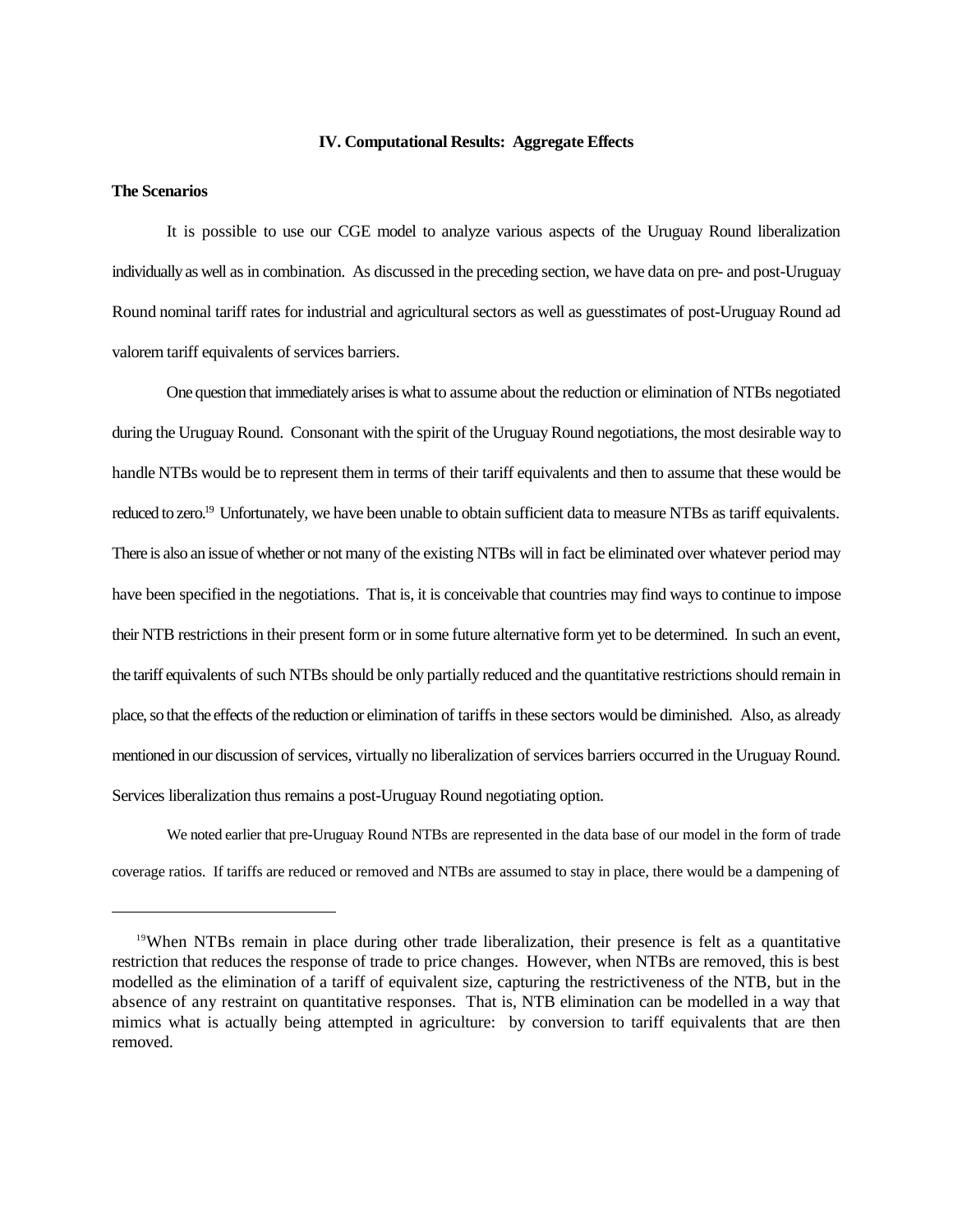the effects of the tariff liberalization. Alternatively, we could set our NTB coverage ratios equal to zero, thus assuming the tariff liberalization would not be dampened. Taking the Uruguay Round commitment to eliminate NTBs at face value, it is this strategy that we have followed in our various computational scenarios.

A further issue concerns the quality of the data on tariff rates. It would appear that the tariff rates on industrial products are measured with the greatest accuracy. There is some uncertainty involved, however, in calculating the pre-Uruguay Round tariff rates for agricultural products because of the need to represent a variety of different measures of agricultural protection and subsidies in tariff-equivalent form for individual agricultural products and product groups. Finally, the ad valorem tariff equivalents for services have some important limitations that have been noted.

One other issue we should mention concerns whether or not labor and capital are assumed to be mobile between sectors. It is common in the literature for some purposes to treat labor as perfectly mobile and capital as completely immobile, that is, sector specific. This may capture some of the short- and medium-run effects of trade liberalization as compared to the long run when all factors of production are mobile. In the conference version of our paper, we implemented the model with mobile labor and sector-specific capital. In this revised version, we treat both labor and capital as intersectorally mobile.

In light of the foregoing considerations, we have run the following scenarios: $^{20}$ 

- A. Reductions in Uruguay Round tariff rates on industrial products only, with NTB trade coverage ratios set equal to zero.<sup>21</sup>
- B. Assumed 25 percent reduction in post-Uruguay Round services-sector ad valorem tariff equivalents, with NTB coverage ratios in the agricultural and manufacturing sectors set equal to zero.
- C. Reductions in Uruguay Round tariff rates on industrial products combined with an assumed 25 percent reduction in post-Uruguay Round services-sector ad valorem tariff equivalents, with NTB trade coverage ratios set

<sup>&</sup>lt;sup>20</sup>We also ran a scenario for agricultural liberalization. The results are not reported here but are available on request. As mentioned above, we plan at a later date to analyze the economic effects of the agricultural liberalization package.

<sup>&</sup>lt;sup>21</sup>We are therefore not considering the effects of the elimination of the MFA that was negotiated in the Uruguay Round. We plan to address the MFA elimination in future research.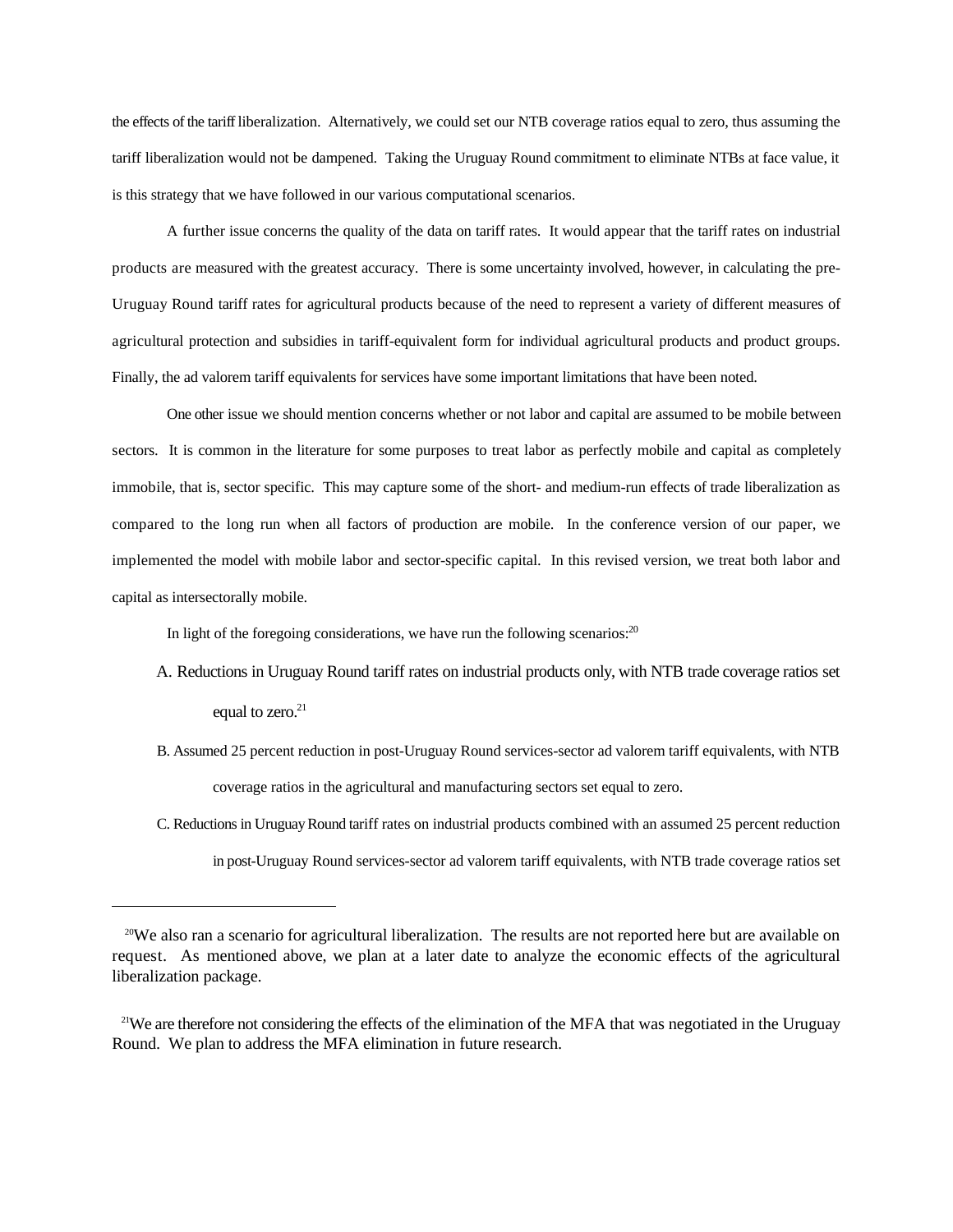equal to zero.

An overview of results on the terms of trade, welfare, and factor payments from each of the scenarios is reported in Table 2. Of considerable interest in evaluating the scenarios is the impact on economic welfare, that is, the "equivalent variation" measure of the change in real gross domestic product (GDP).

#### **Economic Welfare**

In Scenario A, with Industrial Products Trade Liberalization, it is evident in column (2) that economic welfare rises for all the countries/regions. The largest welfare gains accrue to Europe (B\$20.7, 0.3% of GDP); Japan (B\$16.6, 0.6% of GDP); the United States (B\$14.5, 0.3% of GDP); and the Asian NICs (B\$12.2, 2.4% of GDP).<sup>22</sup>

We discussed earlier the procedure used by Hoekman (1995) in calculating the ad valorem tariff equivalents for the service sectors, also noting his conclusion that there was little, if any, liberalization of services barriers in the Uruguay Round. It is nonetheless interesting to determine what the effects might be in a post-Uruguay Round negotiating context if services barriers were reduced. Accordingly, we have used Hoekman's guesstimates of the relative restrictiveness for the individual sectors and countries and assumed in Scenario B that these tariff equivalents were reduced by 25%. The results in Table 2 indicate that Europe's welfare would rise by B\$39.3 (0.6% of GDP), the United States by B\$36.1 (0.7% of GDP), and Japan by B\$23.7 (0.8% of GDP). Welfare also increases in all the other countries/regions shown.<sup>23</sup>

Finally, in Scenario C that combines Scenarios A and B, the welfare gains from the reductions in industrial tariffs

 $2<sup>22</sup>$ More complete details on the absolute changes in welfare for the individual scenarios are available on request.

<sup>&</sup>lt;sup>23</sup>As mentioned above, we also ran a scenario for agricultural liberalization. We had expected that the economic welfare of the agricultural exporting countries would rise as a consequence of these tariff reductions. It turned out, however, that welfare declined in the United States and Australia/New Zealand. Output and employment increased significantly in the agricultural sector in these countries and fell in practically all the manufacturing and services sectors. Because the contraction in output in manufacturing and services exceeded the decline in the number of firms, negative scale effects occurred. Economic welfare was reduced as a consequence. In Japan and the Asian NICs, where there was apparently a sizable reduction in agricultural tariff rates, output and employment declined in agriculture but increased in all other sectors. Our model is thus rather sensitive to specialization and scale effects when there are large changes in protection in important sectors such as agriculture. This is an issue to be addressed in our future research.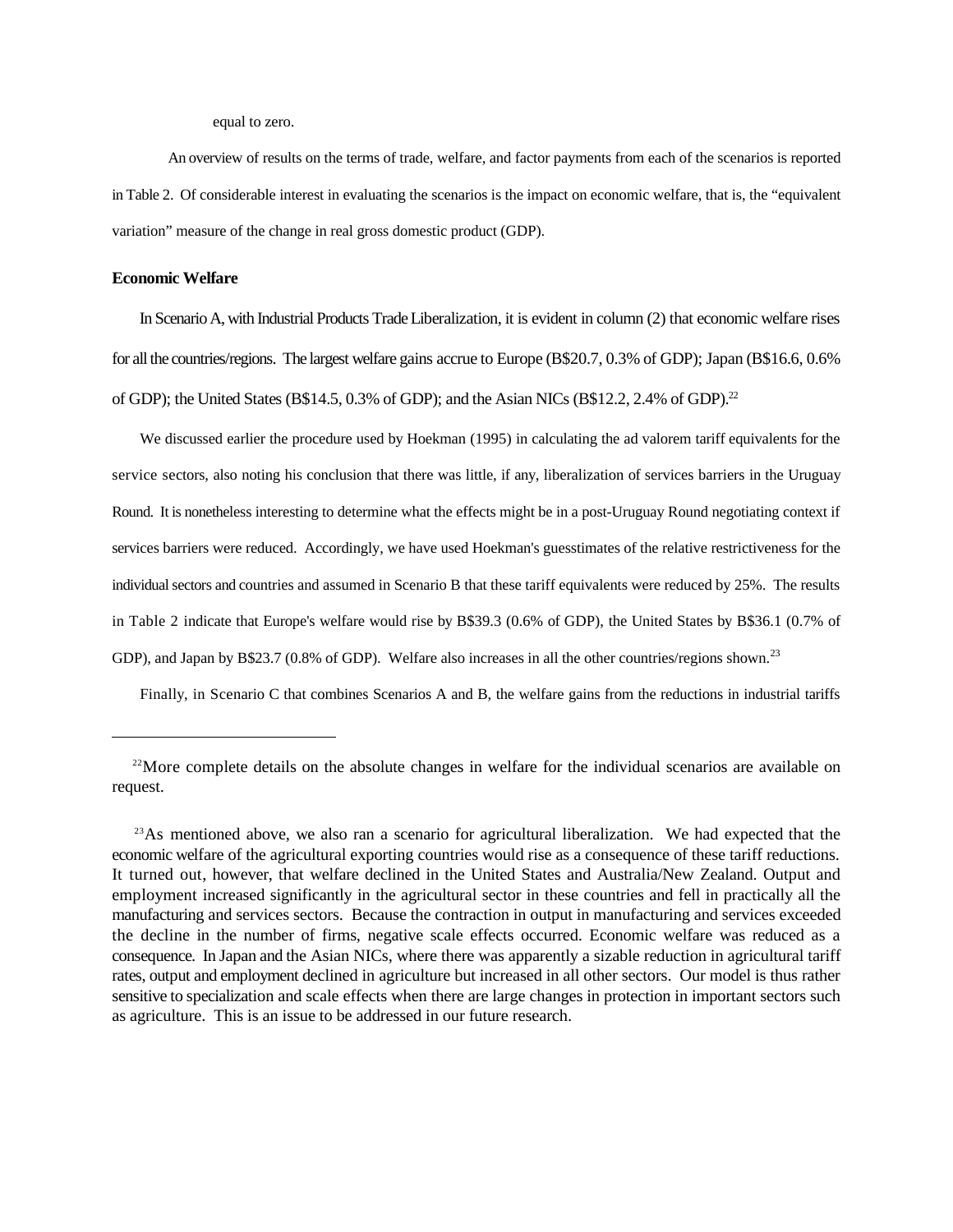combined with services liberalization reach 0.9% of GDP (B\$60.1) for Europe, 0.9% of GDP (B\$50.6) for the United States, 1.4% of GDP (B\$40.4) for Japan, 3.6% of GDP for the Asian NICs, and 2.0% GDP (B\$11.5) for Canada. To the extent that Hoekman's guesstimates of services ad valorem tariff equivalents provide an indication of services barriers, our results suggest that there is considerable scope for gain from reducing these barriers in post-Uruguay Round negotiations.

In interpreting the foregoing results, it should be noted that positive welfare gains are not inevitable when trade is liberalized. There will of course be the traditional gains for consumers as tariff removal will lower prices and production can be specialized in the range of goods in which a country has a comparative advantage. However, a country's terms of trade could improve or deteriorate as a result of trade liberalization. If import prices rise and export prices fall, welfare gains stemming from specialization and exchange could be reversed. It can be seen in column (1) that there are a number of instances in the individual scenarios in which there are negative terms-of-trade effects. But these effects tend to be relatively small.

In addition to terms-of-trade effects on welfare, our model includes effects of economies of scale and of variety that can also raise or lower welfare. In industries where there are significant economies of scale and, therefore, declining average costs, the firm that charges a lower price may also have to increase output in order to break even. As the firm moves down its average total cost curve, the inputs required to produce a unit of output decline on average. If many of the firms in a country are forced by competitive pressure to economize on inputs in this way, then the country will be able to produce more than before the liberalization using the same inputs and technology. The gain from the realization of economies of scale enhances the more traditional gains from specialization and exchange. It is also possible that scale effects could be negative.<sup>24</sup> We shall have more to say about scale economies below.

 $24$ Our agricultural liberalization scenario mentioned above suggested this result for the United States and Australia/New Zealand.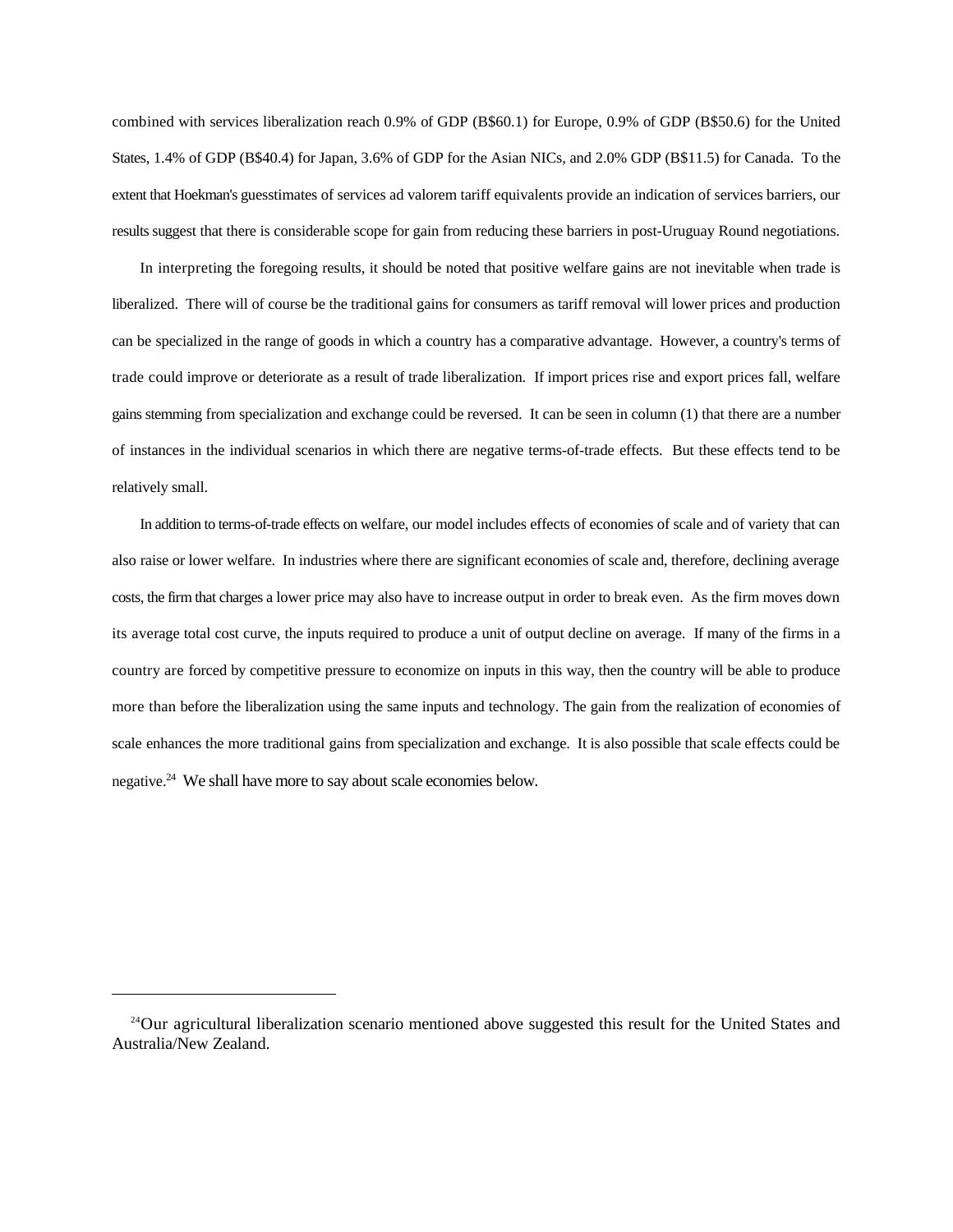# **Real Wages and Return to Capital**

Having established the welfare effects of the different types of liberalization in our scenarios, we next turn to the distributional consequences. In particular, we are interested in which factors of production are likely to gain and which will lose. The percent changes in the real returns to labor and capital are reported in columns (3) and (4) of Table 2. The changes in wages and the return to capital are common to all sectors due to intersectoral labor and capital mobility. It can be seen in Scenario A, Industrial Products Trade Liberalization, that the real returns to both factors rise by relatively small percentages in the United States, Canada, Mexico, Europe, Australia/New Zealand, and the Other Trading Nations. In Japan and the Asian NICs, the real wage rises and the return to capital falls.

The result indicating that returns to both labor and capital may rise may seem inconsistent with the Stolper-Samuelson theorem. That is, from this theorem, we expect that trade liberalization will raise the return to the abundant factor in each country while making the other factor worse off. It is the case, however, that in the context of a differentiated products model with increasing returns to scale, like the one we are using, other forces may be at work undermining Stolper-Samuelson type mechanics.<sup>25</sup> That is, scale effects work very much like the relative price effects articulated in the Stolper-Samuelson theorem to determine the implications of trade liberalization for factor prices. Scale effects, like price effects, tend to accrue to one factor only. For example, it can be shown that an increase in output per firm in an industry raises the real return to the factor used intensively in that industry and lowers the return to the other factor. But price and scale effects differ in one important regard. If scale effects emerge across the board in nearly all industries, then both factors may gain. This is apparently the case in a number of instances in our model. But it is by no means a universal result, since, as noted, there are cases in which the changes in factor returns are opposite in sign.

We turn next to consider the sectoral results.

 $^{25}$ For a further discussion of factor prices in a differentiated products model, see Brown, Deardorff, and Stern (1993).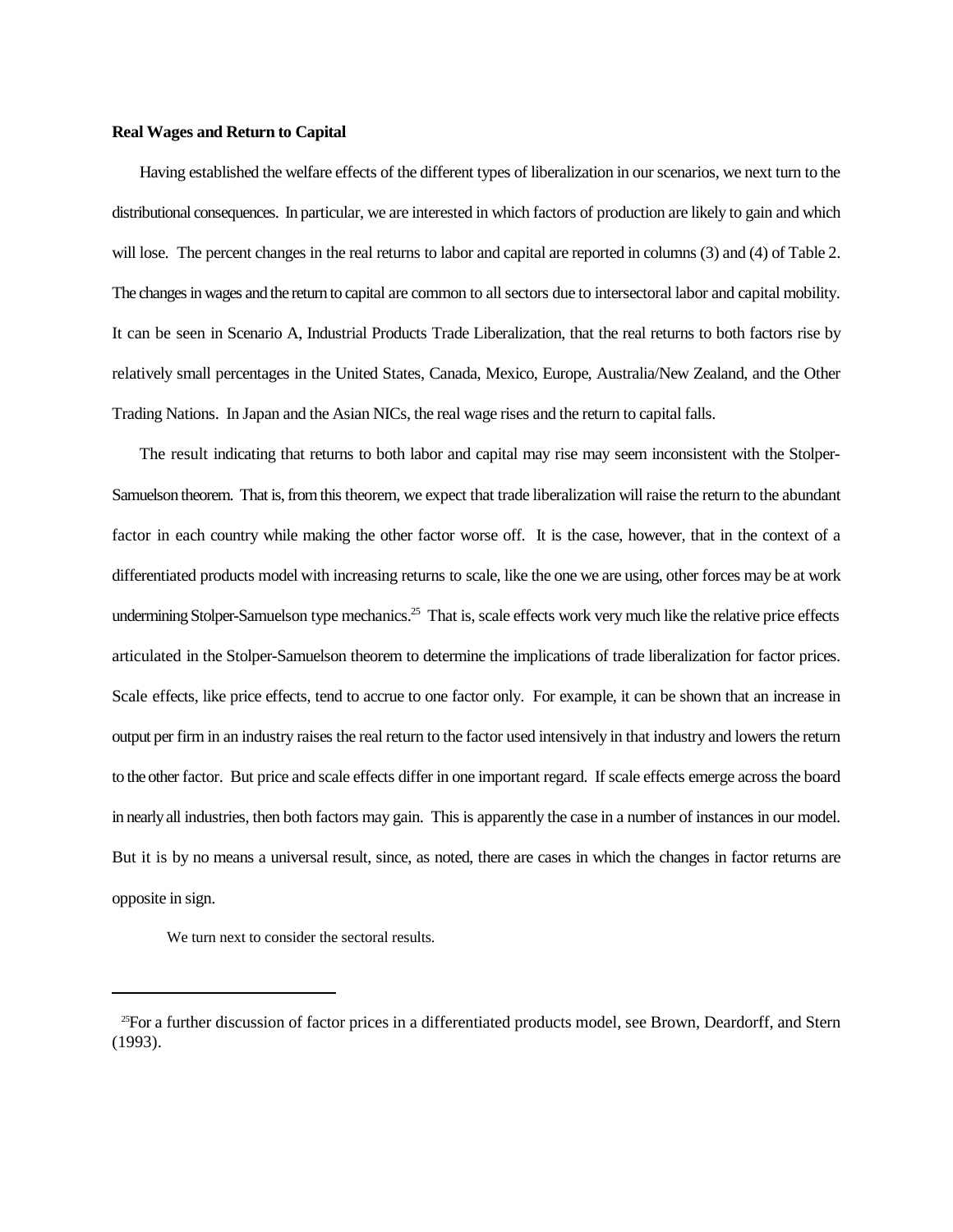## **V. Computational Results - Sectoral Effects**

Table 3 reports sectoral results for employment in all countries/regions in Scenario A, reflecting trade liberalization in industrial products only. For Scenario B, reflecting the results of hypothetical liberalization in services, we report more detailed results for the United States, Europe, and Japan in Tables 4-6 respectively.

# **Scenario A**

Considering first the sectoral employment results for Industrial Products Trade Liberalization, it can be seen in Table 3 that the Uruguay Round will cause relatively small percentage shifts of employment among sectors, with some sectors gaining employment and others losing, as indicated.<sup>26</sup> In the United States, for example, the largest percentage reductions in employment are reported for clothing and iron and steel, and the largest percentage increases are in footwear and leather products. The declines are never more than one percent, however. The largest absolute reductions in U.S. sectoral employment (not reported in the table) are in personal, community and social services (-12,500), clothing (-8,500), iron and steel products (-3,800), and textiles (- 3,500), while the largest absolute increases are in agriculture (9,600), transportation services (8,100), transportation equipment (5,700), electrical machinery (4,700), and food and related products (3,900).

Because of the size of the United States and its relatively low initial tariffs, these percentage changes are as small as those reported for any of the other countries/regions, but similar results appear especially for Europe and Japan. Somewhat larger changes are reported for the small industrialized countries/regions of Canada, where employment in leather and footwear both decline by over 4%, and Australia/New Zealand, where employment levels in textiles and electrical machinery both decline by almost 4% and employment in miscellaneous manufactures increases by almost 7%. The largest percentage employment changes are found in the Asian NICs and the group of developing Other Trading Nations, but even here the percentage changes in

<sup>&</sup>lt;sup>26</sup> Recall that total employment is assumed constant in each country in these scenarios.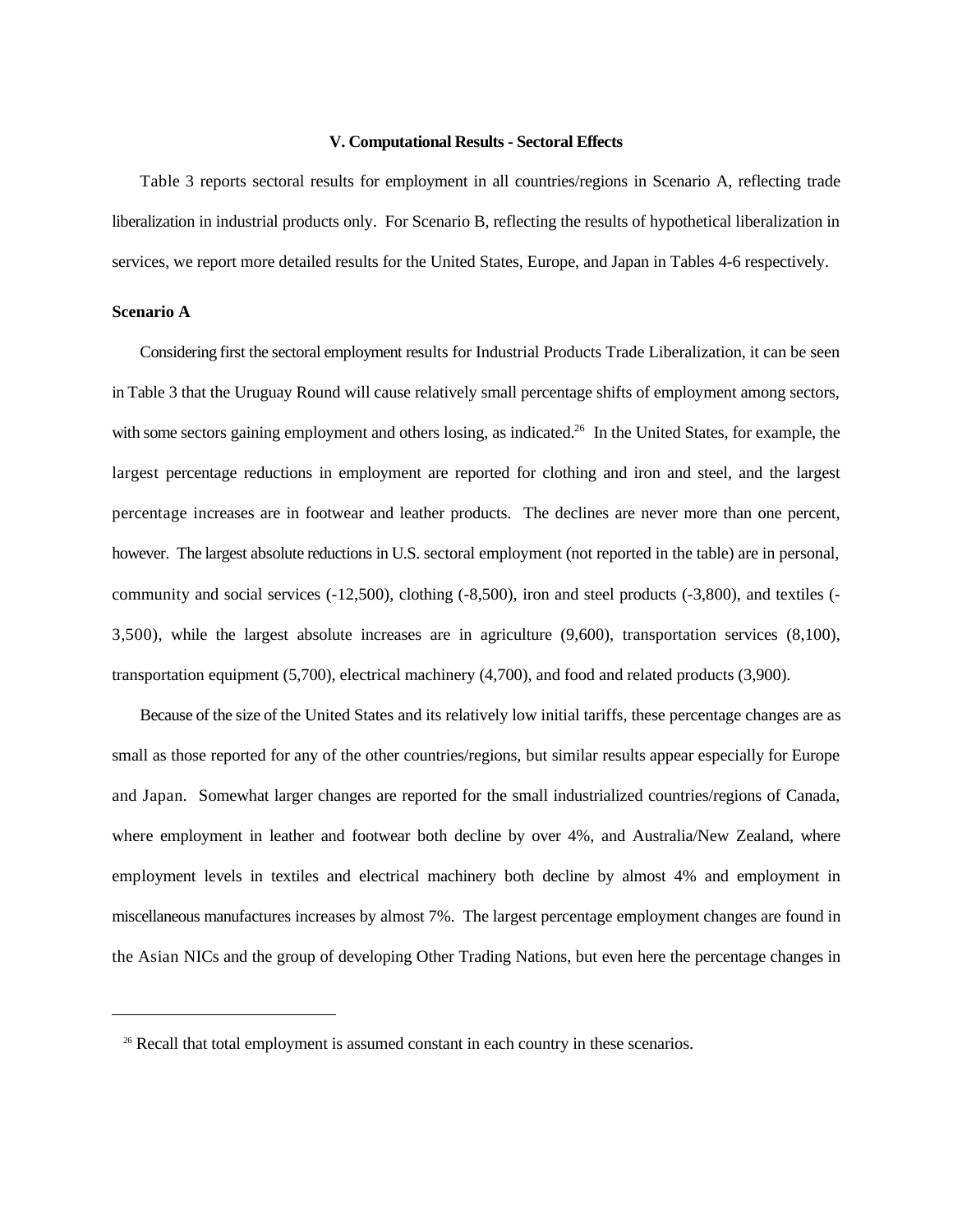sectoral employment remain in the single digits. Recalling that the results of the Uruguay Round are to be phased in over a period of up to ten years, these employment changes suggest only minimal disruption of domestic labor markets.

One pattern that emerges in the results for Scenario A is that employment declines in most of the services sectors in most countries.<sup>27</sup> This is a natural result of the fact that the scenario holds trade barriers constant in services while tariffs are being reduced throughout most of the rest of each economy. This is a result that we have observed before in models that did not include services trade. The presence of tariffs on industrial goods in most countries of the world acts much as a tax would in a closed economy, and the reduction in these tariffs therefore is similar to a cut in production taxes. Not surprisingly, resources are drawn into these sectors - in this case industrial products -- and away from the sectors where liberalization has not occurred. There are exceptions, of course, but it is interesting that this phenomenon appears in our results even in the presence of trade in services.

### **Scenario B**

Turning now to the results of hypothetical liberalization of trade in services in Scenario B, sectoral results are reported for the United States, Europe, and Japan in Tables 4-6. For each country/region, the percent changes in total exports and imports are reported in columns (1) and (2). The percent changes in sectoral output and number of firms are listed in columns (3) and (4). One can determine the change in output per firm, and thus the extent to which economics of scale have been realized, by subtracting column (4) from (3). The percent and absolute changes in employment are listed in columns (5) and (6). The sectoral results for the remaining

 $27$  This is unfortunately not evident in Table 3, where negative numbers of less than one percent have been rounded to zero by one program that processed these results and then reported as positive by a second. We ask the reader to trust us that many of the results that appear as "0.0" were in fact negative.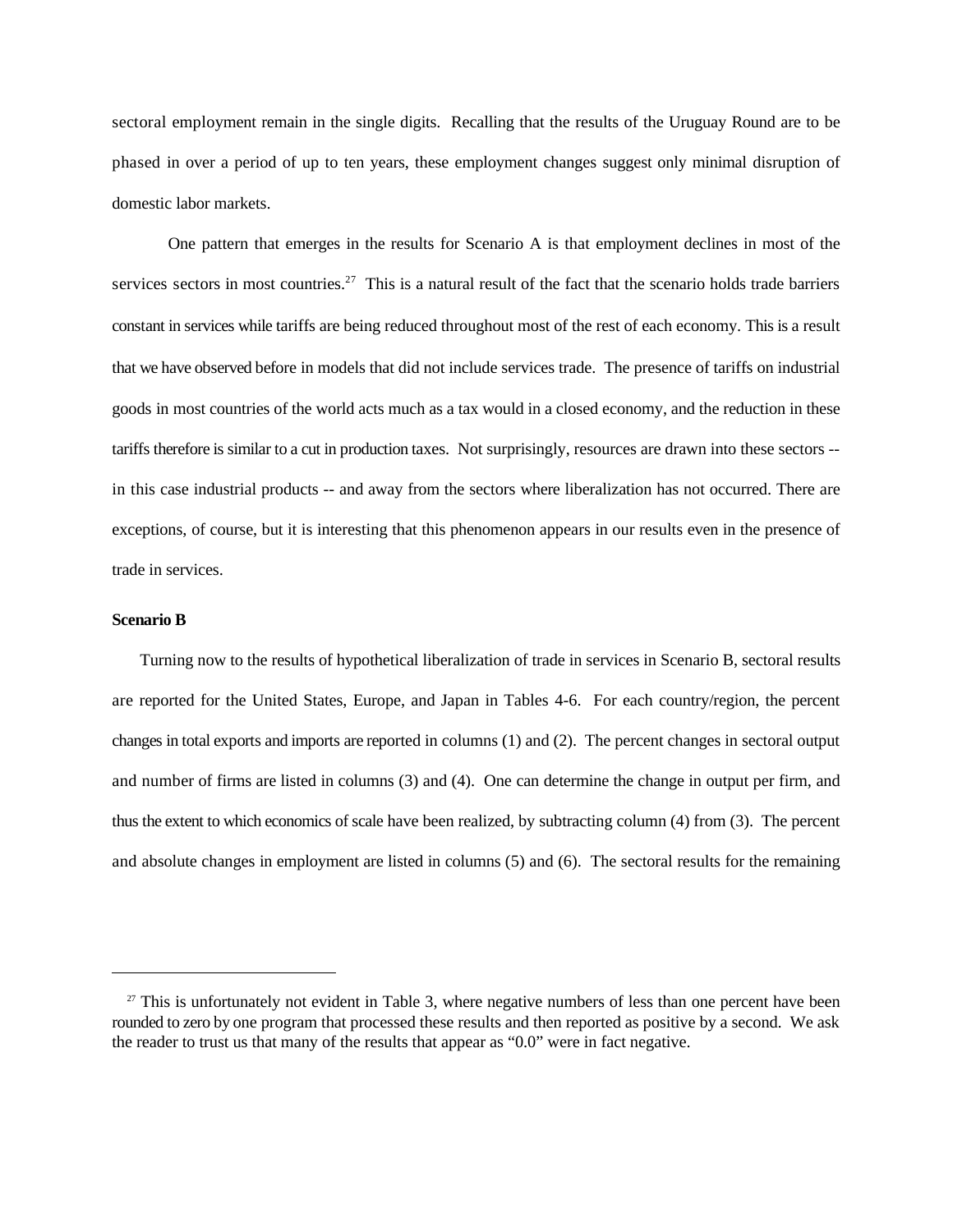countries/regions and for Scenario C are available from the authors on request.<sup>28</sup>

In Scenario B, we assume a 25% reduction in the guesstimated ad valorem tariff equivalents for the services sectors, ISIC 5-9. It will be recalled that the transportation sector (ISIC 7) had the highest protection, construction (ISIC 5) and wholesale and retail trade (ISIC 6) had the lowest protection, and financial services (ISIC 8) and personal, community, and social services (ISIC 9) were in between. The results for the United States are indicated in Table 4. In column (1), total exports decline in the goods sectors by relatively small percentages while service-sector exports rise significantly. Total imports rise in almost all sectors. Employment rises in transportation (53,900) and in financial services (7,300) and falls in most other sectors.

Very similar results are shown for Europe in Table 5. Again it is the transportation sector, with its high assumed level of protection, that experiences by far the greatest expansion of both trade and employment. Trade again expands substantially in both financial services and personal services, but in Europe it is the personal service sector that expands substantially in absolute terms rather than financial services. As in the United States, services liberalization causes the industrial sectors to experience small percentage declines in both exports and employment, while imports in these sectors expand slightly.

The story is somewhat different in Japan. Here too both exports and imports expand significantly in all of the services sectors, but in industrial products Japan's exports also expand and imports contract. The reason for this may be inferred from the changes in output and employment, both of which contract in most of Japan's services sectors. Evidently Japan's comparative advantage is not in services, and services trade liberalization therefore causes Japan to shift resources out of services and into industrial products. This is a message that should be kept in mind as trade liberalization in services gets underway, especially if political interest in trade continues to focus on balances of trade in goods only.

The results for the United States and the other countries/regions suggest that liberalization of trade in

<sup>&</sup>lt;sup>28</sup> As are the results for variables other than employment for Scenario A.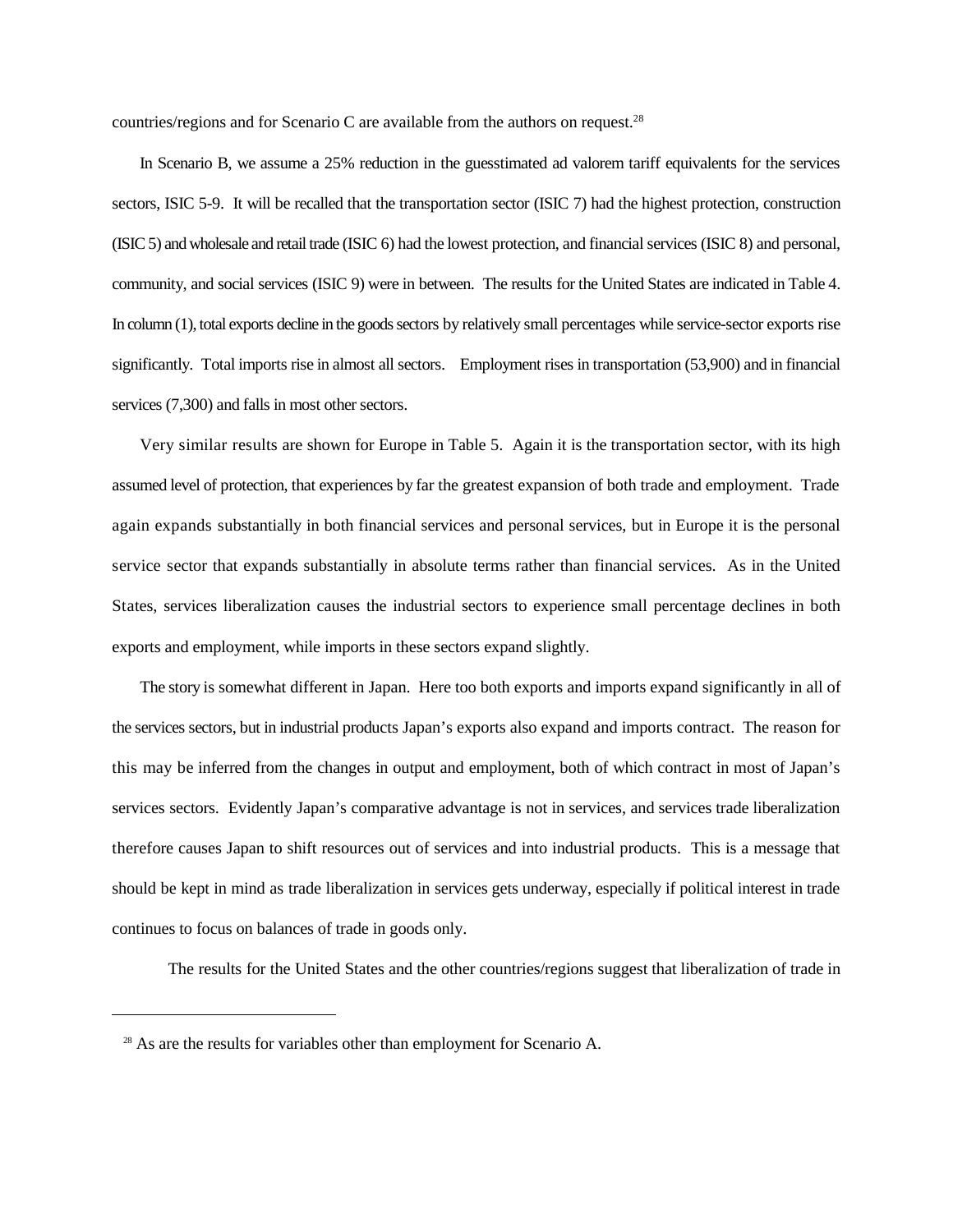services causes output and trade in these sectors to expand in most countries. What is more surprising, however, is that in many cases employment nonetheless contracts in some of these sectors. The reason is that there are increases in output per firm that accompany the expansion of trade, and this permits greater output to be produced with fewer workers.

There is also a relationship between services trade and goods trade, though as just seen it is not consistent across countries. In the United States, Europe, and the Asian NICs, the expansion of trade in services leads to declines in exports of goods, but in all of the other countries/regions, exports of goods expand. Thus services trade can either substitute for goods trade or it can complement it, depending, presumably, on patterns of comparative advantage in services as well as on the roles that services play as inputs to production of goods. The latter enter the model through the various national input output tables.

# **Scenario C**

This scenario combines the liberalization of industrial products and services that have been shown separately above in Scenarios A and B. The joint effects can be determined by adding these scenarios. Tables containing these combined results are available from the authors on request.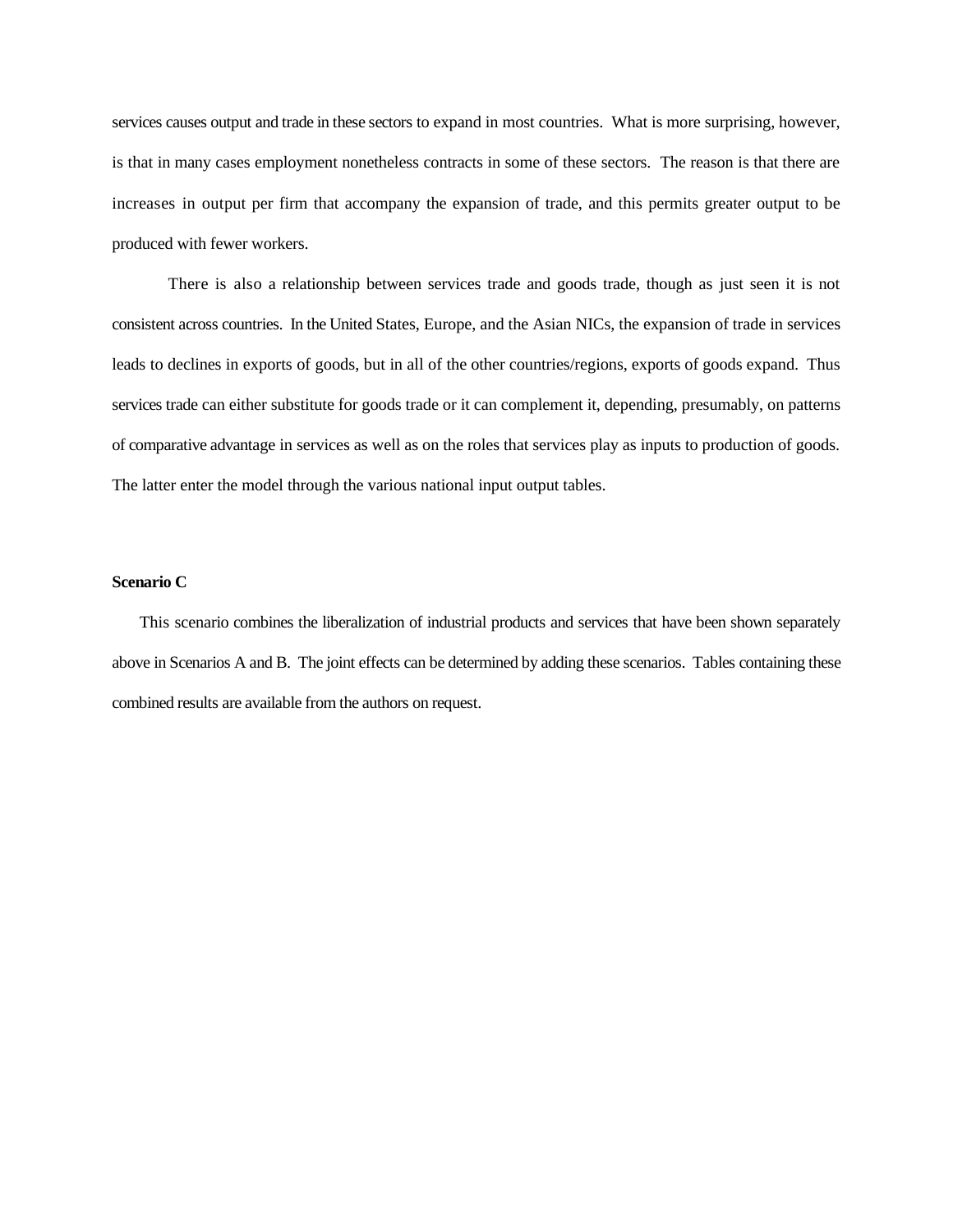## **VI. Conclusions and Implications for Research and Policy**

The original intent of this study was to examine the effects of the liberalization in services trade that would have come out of the Uruguay Round. However, the consensus seems to be that little or no actual liberalization was achieved, and that the accomplishment of the services negotiations was more to put into place the institutional structure for negotiating future liberalization than to accomplish it right away. Therefore our focus has shifted to the more hypothetical one of examining what the effects of services liberalization might turn out to be once it finally occurs. For this purpose we have used Hoekman's guesstimates of the size of trade barriers in services, and we have calculated the effects of an assumed 25% reduction in these barriers, which is a reduction that we hope represents a plausible guess of the order of magnitude that may eventually actually be achieved. To put these results in context, we have also calculated the effects of the liberalization in industrial products that actually was negotiated. Several results emerge from our analysis.

First, the effects of services trade liberalization look to be of the same order of magnitude as the liberalization in goods. Even though trade in services is itself small compared to trade in goods, this is more than made up for by the sizes of the services sectors and, especially, by the sizes of their barriers to trade. Thus liberalization of trade in services, because it is only starting on a process that in the goods sectors began fifty years ago and is now almost complete, has substantial scope for expanding trade and welfare in the world's economies. The decision to include services in the Uruguay Round negotiations was therefore not misplaced.

Second, by including trade in services in our model, we were able for the first time to examine the effects of goods-market trade liberalization on trade in services. There we found a mixture of effects, services trade expanding in some countries and sectors and contracting in others. We found further that these effects on services trade did not change the results of earlier analysis that trade liberalization in goods -- because it acts as a tax cut in these sectors -- tends to reduce employment in services.

Finally, we found that the sectoral effects of services trade liberalization would be substantial in the services sectors themselves. This is true in spite of the fact that services trade is relatively small compared to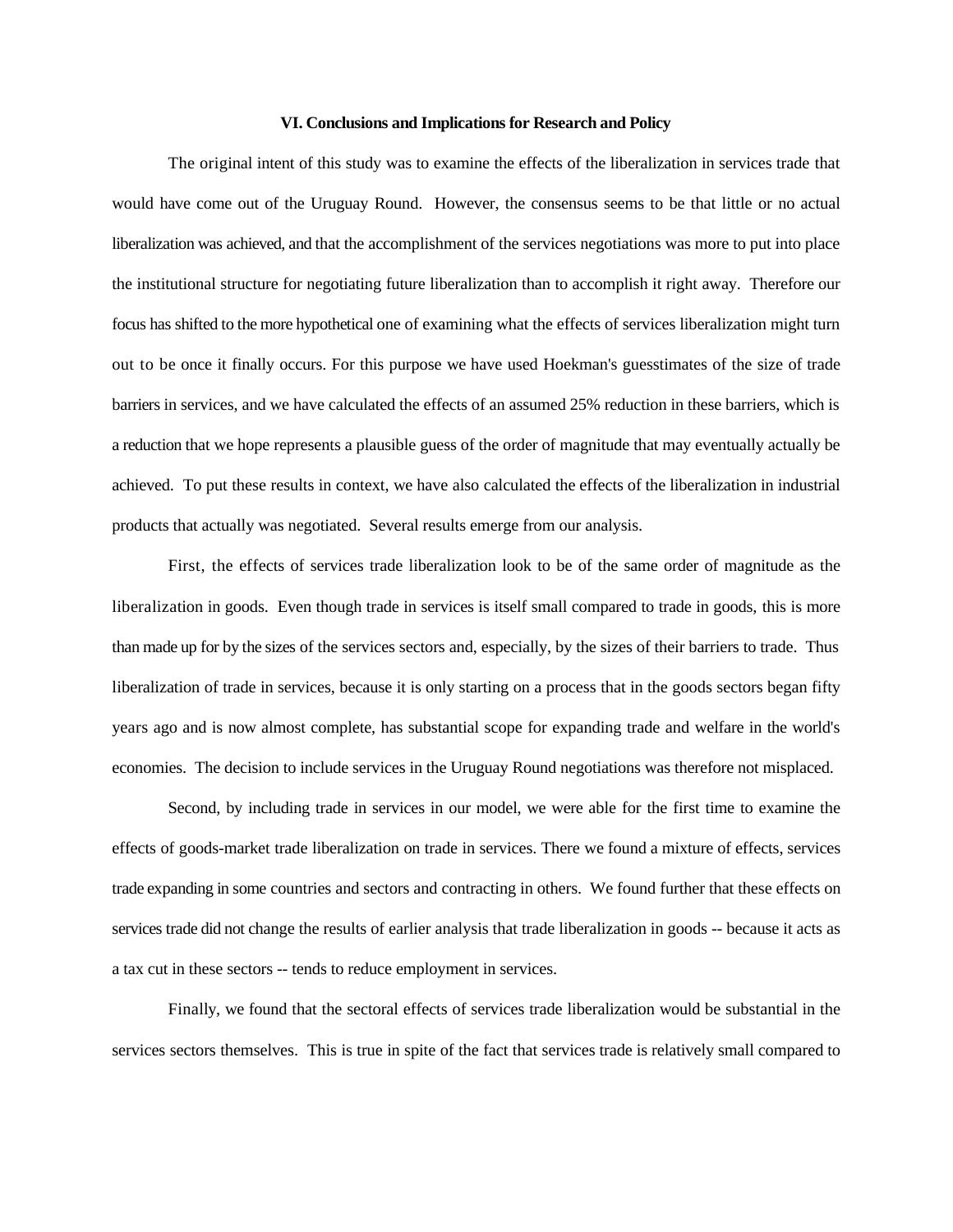outputs there, and again it is the result of the size of the barriers that are assumed to be reduced. Services liberalization also has some notable effects on trade in goods, though whether the two are substitutable or complementary varies across countries.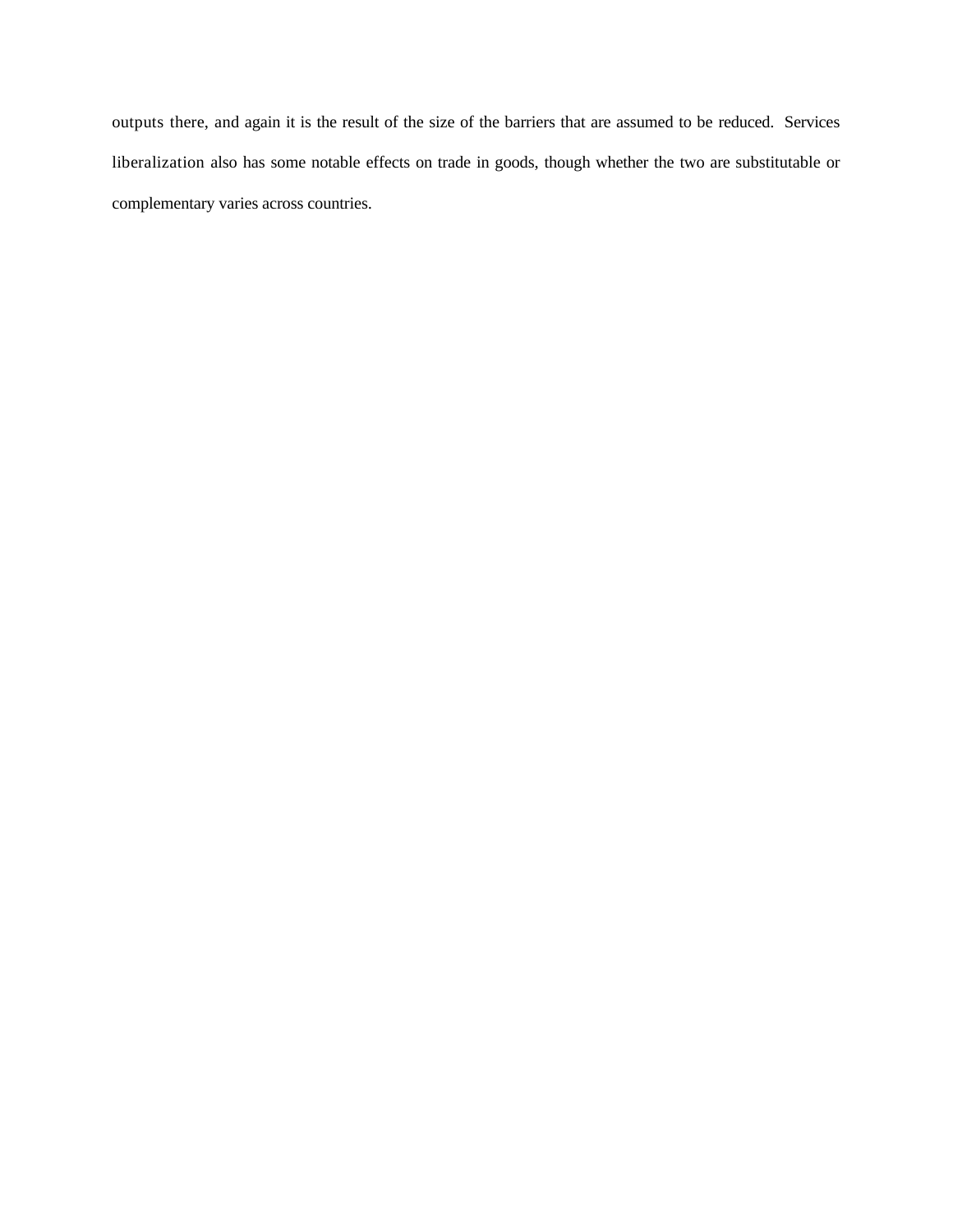#### **References**

- Bacharach, Michael. 1970. *Biproportional Matrices and Input-Output Change*. Cambridge: Cambridge University Press.
- Brown, Drusilla K. and Robert M. Stern. 1989. "Computable General Equilibrium Estimates of the Gains from U.S.-Canadian Trade Liberalization," in David Greenaway, Thomas Hyclak, and Robert J. Thornton (eds.), *Economic Aspects of Regional Trading Arrangements*. London: Harvester Wheatsheaf.
- Brown, Drusilla K., Alan V. Deardorff, and Robert M. Stern. 1992a. "A North American Free Trade Agreement: Analytical Issues and a Computational Assessment," *The World Economy* 15:15-29.
- Brown, Drusilla K., Alan V. Deardorff, and Robert M. Stern. 1992b. "North American Economic Integration," *Economic Journal* 102:1507-18.
- Brown, Drusilla K., Alan V. Deardorff, and Robert M. Stern. 1993. "Protection and Real Wages: Old and New Trade Theories and Their Empirical Counterparts," Research Forum on International Economics, University of Michigan, Discussion Paper No. 331 (May).
- Brown, Drusilla K., Alan V. Deardorff, David L. Hummels, and Robert M. Stern. 1994. "An Assessment of Extending NAFTA to Other Major Trading Countries in South America," University of Michigan, in process.
- Brown, Drusilla K., Alan V. Deardorff, and Robert M. Stern. 1995. "Computational Analysis of the Economic Effects of an East Asian Preferential Trading Bloc," in process.
- Deardorff, Alan V. and Robert M. Stern. 1990. *Computational Analysis of Global Trading Arrangements*. Ann Arbor: University of Michigan Press.
- Dixit, Avinash K. and Joseph E. Stiglitz. 1977. "Monopolistic Competition and Optimum Product Diversity," *American Economic Review* 67:297-308.
- Helpman, Elhanan and Paul R. Krugman. 1985. *Market Structure and Foreign Trade: Increasing Returns, Imperfect Competition, and the International Economy*. Cambridge, MA: MIT Press.
- Hoekman, Bernard. 1995. "Tentative First Steps: An Assessment of the Uruguay Round Agreement on Services," in process.
- Ingco, Merlinda. 1995. "Agricultural Trade Liberalization in the Uruguay Round: One Step Forward, One Step Back?" in process.
- Martin, Will. 1994a. "Draft Notes on 'Tariff Bindings as Trade Liberalization," in process (May).
- Martin, Will. 1994b. "Methodology for Evaluating Tariff Reductions in the Round," in process (August).
- Martin, Will and Joseph Francois. 1994. "Bindings and Rules as Trade Liberalization," presented at Festschrift, "Quite Pioneering: Robert M. Stern and His International Economic Legacy," Ann Arbor, MI, November 18-20, 1994.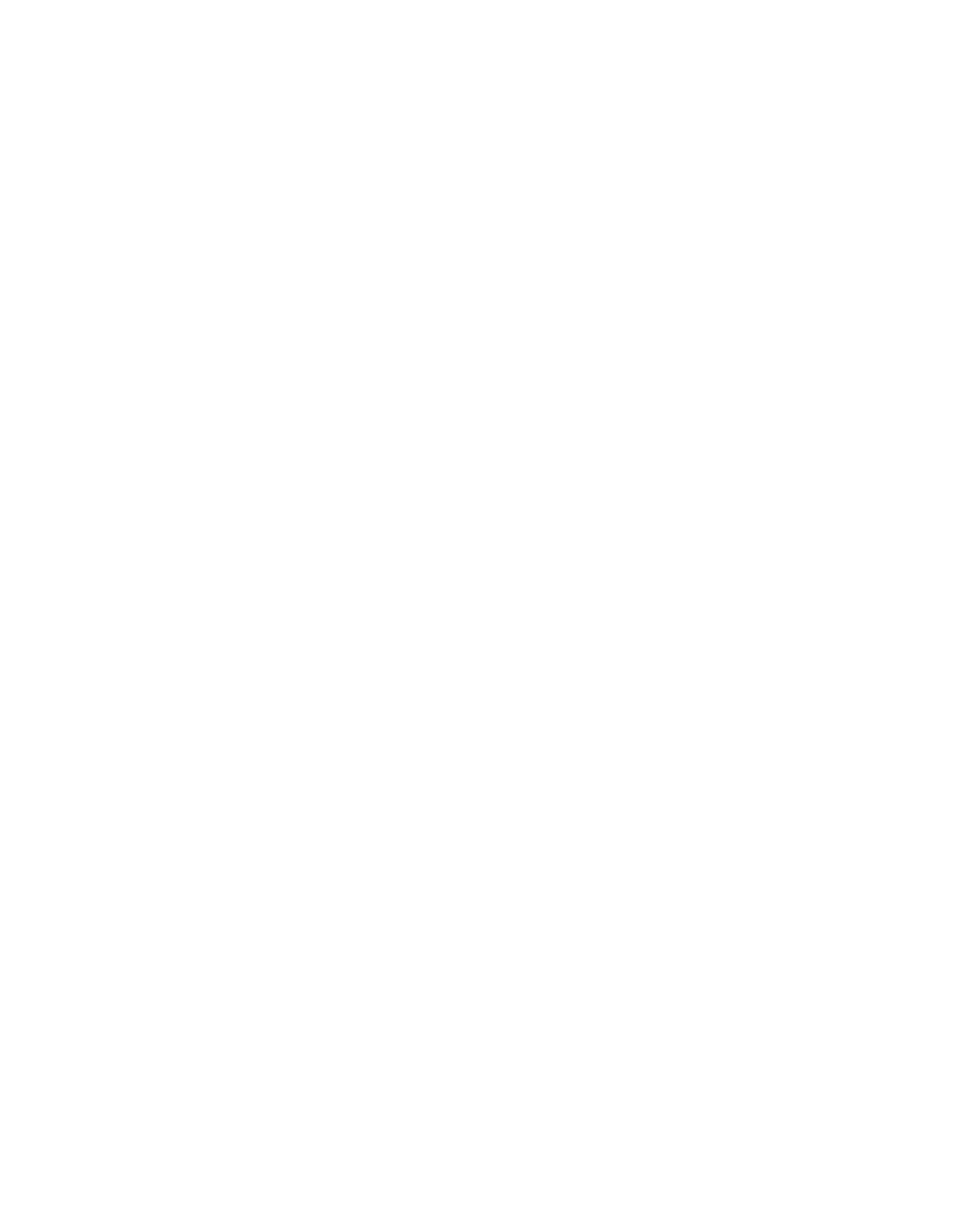# Table 1<br>Weighted Average Tariffs on Industrial and Agricultural Products and "Guesstimated"<br>Tariff Equivalents on Services in the Major Trading Countries/Regions **Weighted Average Tariffs on Industrial and Agricultural Products and "Guesstimated" Tariff Equivalents on Services in the Major Trading Countries/Regions (Percentage)**

|                                                    |        | Industrial Products |                                                                                                                                                                                                                                                                                                                     |               | <b>Agricultural Products</b> |                  | Services |
|----------------------------------------------------|--------|---------------------|---------------------------------------------------------------------------------------------------------------------------------------------------------------------------------------------------------------------------------------------------------------------------------------------------------------------|---------------|------------------------------|------------------|----------|
| Country/Region                                     | Pre-UR | Post-UR             | % Change                                                                                                                                                                                                                                                                                                            | Pre-UR        | Post-UR                      | % Changes        | Post-UR  |
| <b>Jnited States</b>                               | 4,9    | 3.4                 | 30.0                                                                                                                                                                                                                                                                                                                | 14.9          | 14.0                         | 6.0              | 67.5     |
| Canada                                             | 7.7    | 4.5                 | 42.2                                                                                                                                                                                                                                                                                                                | 2.6           | 2.3                          | 14.9             | 57.2     |
| Mexico                                             | 11.9   | 11.9                | $\overline{c}$                                                                                                                                                                                                                                                                                                      | 35.3          | 35.3                         | $\overline{0.0}$ | 76.9     |
| Europe                                             | 6.9    | 4.8                 | 30.4                                                                                                                                                                                                                                                                                                                | 13.2          | 11.7                         | Ξ                | 79.2     |
| Japan                                              | 6.0    | 3.9                 | 36.2                                                                                                                                                                                                                                                                                                                | 60.9          | 35.1                         | 42.4             | 61.2     |
| Asian NICs                                         | 0.9    | 0.7                 | 17.2                                                                                                                                                                                                                                                                                                                | 12.7          | 7.9                          | 37.3             | 46.0     |
| Australia/N.Z.                                     | 13.8   | $\overline{5}$      | 34.3                                                                                                                                                                                                                                                                                                                | $\frac{8}{2}$ | 0.4                          | 44.8             | 105.9    |
| Other Trading Nations                              | 28.9   | 21.0                | 27.2                                                                                                                                                                                                                                                                                                                | 18.6          | 17.6                         | 5.3              | 107.4    |
|                                                    |        |                     |                                                                                                                                                                                                                                                                                                                     |               |                              |                  |          |
| $\mathbf{C}$ ouroo $\cdot$ Industrial nro $\sigma$ |        |                     | $\frac{1}{2}$ $\frac{1}{2}$ $\frac{1}{2}$ $\frac{1}{2}$ $\frac{1}{2}$ $\frac{1}{2}$ $\frac{1}{2}$ $\frac{1}{2}$ $\frac{1}{2}$ $\frac{1}{2}$ $\frac{1}{2}$ $\frac{1}{2}$ $\frac{1}{2}$ $\frac{1}{2}$ $\frac{1}{2}$ $\frac{1}{2}$ $\frac{1}{2}$ $\frac{1}{2}$ $\frac{1}{2}$ $\frac{1}{2}$ $\frac{1}{2}$ $\frac{1}{2}$ |               |                              |                  |          |

Sources: Industrial products: World Bank Uruguay Round data base; agricultural products: Ingco (1995); and<br>services: Hoekman (1995). Sources: Industrial products: World Bank Uruguay Round data base; agricultural products: Ingco (1995); and services: Hoekman (1995).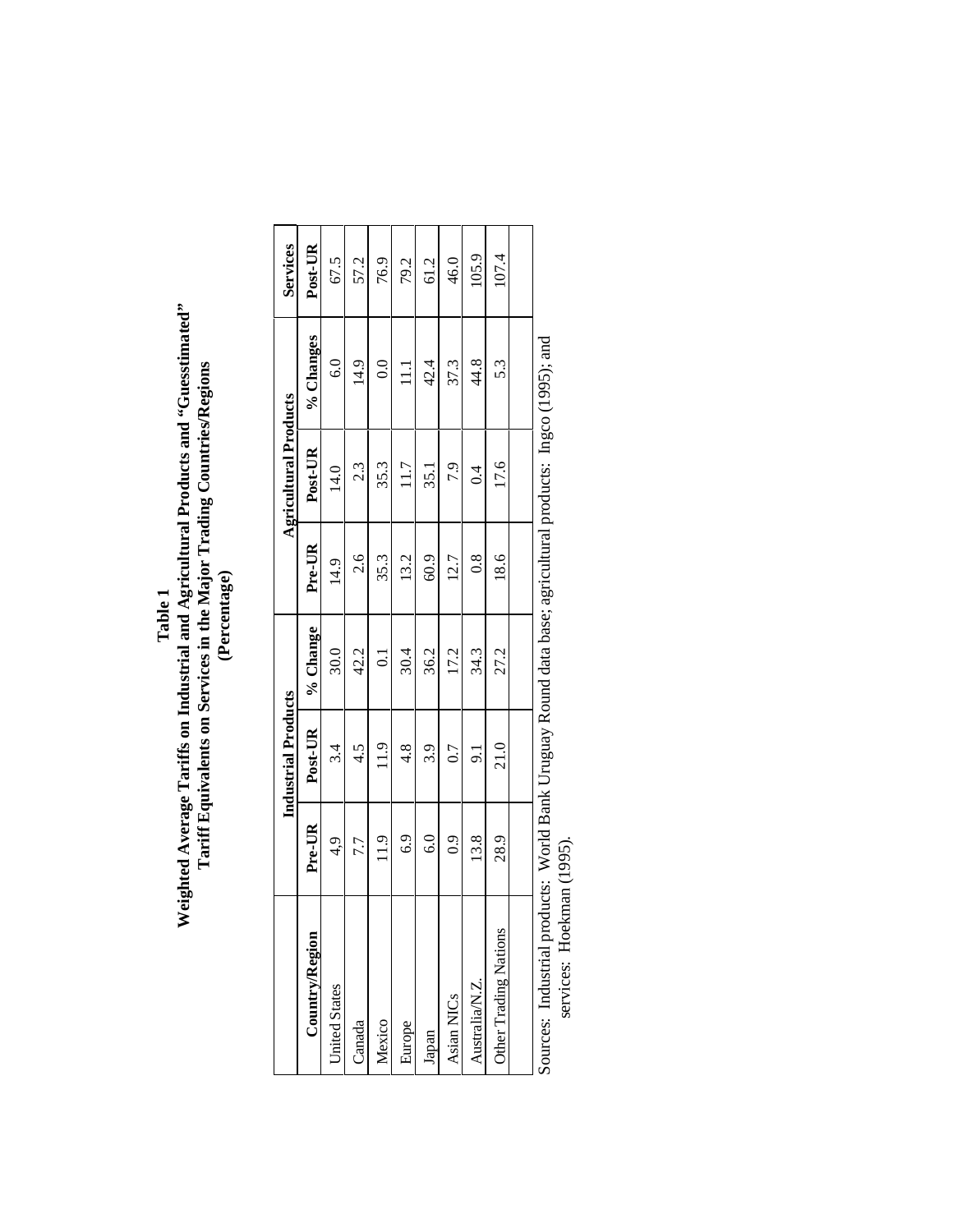# Table 2 Summary Results of the Uruguay Round: Changes in Terms of Trade, Welfare And Real Return to Labor and Capital (Percent Change)

| Country                                            | Terms of<br>Trade<br>(1) | Equivalent<br>Variation<br>(2) | Real<br><b>Wage Rate</b><br>(3) | <b>Real Return</b><br>To Capital<br>(4) |  |  |  |  |
|----------------------------------------------------|--------------------------|--------------------------------|---------------------------------|-----------------------------------------|--|--|--|--|
|                                                    |                          |                                |                                 |                                         |  |  |  |  |
| A. Industrial Products Trade Liberalization        |                          |                                |                                 |                                         |  |  |  |  |
| <b>United States</b>                               | $-0.1$                   | 0.3                            | 0.1                             | 0.3                                     |  |  |  |  |
| Canada                                             | $-0.2$                   | 0.4                            | 0.2                             | 0.3                                     |  |  |  |  |
| Mexico                                             | 0.1                      | 0.1                            | 0.0                             | 0.2                                     |  |  |  |  |
| Europe                                             | $-0.1$                   | 0.3                            | 0.1                             | 0.3                                     |  |  |  |  |
| Japan                                              | 0.1                      | 0.6                            | 0.3                             | $-0.1$                                  |  |  |  |  |
| <b>Asian NICs</b>                                  | 0.9                      | 2.4                            | 1.3                             | $-0.9$                                  |  |  |  |  |
| Australia-New Zealand                              | $-1.0$                   | 1.2                            | 0.3                             | 1.0                                     |  |  |  |  |
| <b>Other Trading Nations</b>                       | $-1.6$                   | 0.0                            | 0.2                             | 1.7                                     |  |  |  |  |
| <b>B.</b> Services Trade Liberalization            |                          |                                |                                 |                                         |  |  |  |  |
| <b>United States</b>                               | 0.2                      | 0.7                            | 0.2                             | $-0.1$                                  |  |  |  |  |
| Canada                                             | $-0.1$                   | 1.6                            | 0.5                             | 0.1                                     |  |  |  |  |
| Mexico                                             | $-0.2$                   | 2.7                            | 0.4                             | 0.3                                     |  |  |  |  |
| Europe                                             | 0.1                      | 0.6                            | 0.1                             | 0.0                                     |  |  |  |  |
| Japan                                              | $-0.5$                   | 0.8                            | 0.2                             | 0.4                                     |  |  |  |  |
| <b>Asian NICs</b>                                  | 0.1                      | 1.1                            | 0.7                             | 0.3                                     |  |  |  |  |
| Australia-New Zealand                              | $-0.4$                   | 2.8                            | 0.3                             | 0.5                                     |  |  |  |  |
| <b>Other Trading Nations</b>                       | $-0.3$                   | 1.0                            | 0.3                             | 0.4                                     |  |  |  |  |
| C. Industrial Products and Services Liberalization |                          |                                |                                 |                                         |  |  |  |  |
| <b>United States</b>                               | 0.2                      | 0.9                            | 0.3                             | 0.2                                     |  |  |  |  |
| Canada                                             | $-0.3$                   | 2.0                            | 0.7                             | 0.4                                     |  |  |  |  |
| Mexico                                             | $-0.1$                   | 2.8                            | 0.4                             | 0.5                                     |  |  |  |  |
| Europe                                             | 0.0                      | 0.9                            | 0.3                             | 0.3                                     |  |  |  |  |
| Japan                                              | $-0.4$                   | 1.4                            | 0.5                             | 0.3                                     |  |  |  |  |
| Asian NICs                                         | 1.0                      | 3.6                            | 2.1                             | $-0.6$                                  |  |  |  |  |
| Australia-New Zealand                              | $-1.4$                   | 3.9                            | 0.6                             | 1.6                                     |  |  |  |  |
| <b>Other Trading Nations</b>                       | $-1.9$                   | 1.0                            | 0.5                             | 2.1                                     |  |  |  |  |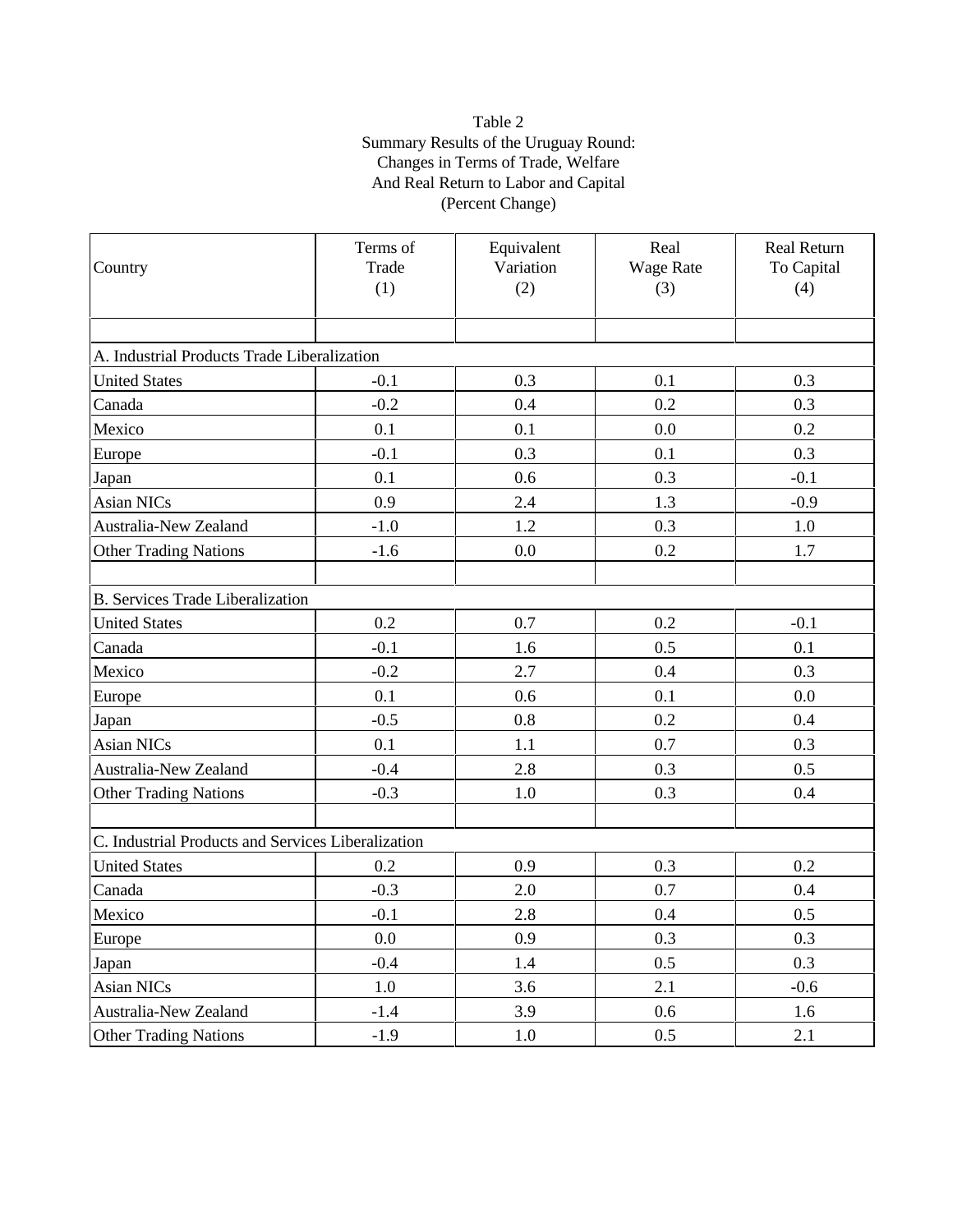| Sector                        |           | $\frac{1}{6}$                                               | Percent Change<br>MEX<br>(3) EU<br>(4)          | EUR<br>(4)                                   | ତ୍ର ସ                               | ONK<br>O          | $\frac{5}{2}$     | $\frac{1}{2}$                                                                                     |
|-------------------------------|-----------|-------------------------------------------------------------|-------------------------------------------------|----------------------------------------------|-------------------------------------|-------------------|-------------------|---------------------------------------------------------------------------------------------------|
|                               | $\ominus$ |                                                             |                                                 |                                              |                                     |                   |                   |                                                                                                   |
| 1 Agriculture                 |           |                                                             |                                                 |                                              | $-0.2$                              |                   |                   |                                                                                                   |
| 310 Food                      |           | $rac{6}{0.2}$                                               | $rac{1}{2}$                                     | $\frac{1}{5}$                                | $-0.4$                              | $-1.5$            | $\frac{6.9}{0.9}$ | $rac{2}{0.0}$                                                                                     |
| 321 Textiles                  |           | $-1.8$                                                      | 0.2                                             | 0.2                                          | $-1$                                | 2.0               | $-3.9$            | 1.6                                                                                               |
| 322 Clothing                  |           | $-2.9$                                                      | $\hbox{C}$                                      | $-0.3$                                       | $-2.2$                              | 5.2               | $-2.7$            | $3.\overline{5}$                                                                                  |
| 323 Leather Products          |           |                                                             | $-0.3$                                          |                                              |                                     |                   | 0.9               |                                                                                                   |
| 324 Footwear                  |           | 4.2                                                         | 0.0                                             | $\frac{1}{10}$                               | $rac{2}{0.0}$                       |                   |                   | $1.5$<br>0.5                                                                                      |
| 331 Wood Products             |           | $1.3\,$                                                     | $-0.1$                                          | $-0.0$                                       |                                     | $\frac{3.7}{5.6}$ | $-3.2$            | $0.2\,$                                                                                           |
| 332 Furniture, Fixtures       |           | $-1.0$                                                      | 0.0                                             | 0.2                                          | $-0.4$                              | $8.7\,$           | $-1.4$            | $-0.5$                                                                                            |
| 341 Paper Products            |           | 2.9                                                         | 뒈                                               | $-0.1$                                       | $\frac{1}{2}$                       | $-0.3$            | $-1.7$            | $\frac{1}{2}$                                                                                     |
| 342 Printing, Publishing      |           |                                                             | $-0.2$                                          | $0.0\,$                                      |                                     |                   | $0.0\,$           |                                                                                                   |
| 35A Chemicals                 |           |                                                             |                                                 | 0.3                                          | $rac{1}{9}$                         | $-0.0$            | $-2.7$            |                                                                                                   |
| <b>35B Petroleum Products</b> |           |                                                             |                                                 |                                              |                                     |                   |                   |                                                                                                   |
| 355 Rubber Products           |           |                                                             |                                                 |                                              |                                     | $-1.5$            | 0.2               |                                                                                                   |
| 36A Nonnetal Min. Prod        |           | $rac{3}{9}$ $rac{9}{9}$ $rac{9}{9}$ $rac{9}{9}$ $rac{1}{1}$ | 위리의의의                                           | $\frac{1}{10}$ $\frac{1}{10}$ $\frac{1}{10}$ | $rac{1}{9}$ $rac{1}{9}$ $rac{1}{9}$ |                   |                   | $\frac{3}{2}$ $\frac{1}{4}$ $\frac{3}{2}$ $\frac{3}{2}$ $\frac{3}{2}$ $\frac{3}{2}$ $\frac{3}{2}$ |
| 362 Glass Products            |           | $-51$                                                       |                                                 |                                              |                                     | $\frac{0.0}{1.8}$ | $-0.3$            |                                                                                                   |
| 371 Iron, Steel               |           | $-1.5$                                                      | $\hbox{C}$                                      | 0.5                                          | 0.4                                 | $0.8\,$           | $-1.2$            | $-1.8$                                                                                            |
| 372 Nonferrous Metals         |           |                                                             |                                                 |                                              |                                     |                   | $\frac{8}{1.8}$   |                                                                                                   |
| 381 Metal Products            |           | $\frac{3.1}{9.6}$                                           |                                                 | $rac{10}{100}$                               | $-68$                               | $2.4$<br>0.8      |                   |                                                                                                   |
| 382 Nonelec. Machinery        |           |                                                             |                                                 |                                              |                                     | $-1.7$            | $-0.5$            |                                                                                                   |
| 383 Electrical Machinery      |           | $-1.6$                                                      | $rac{3}{9}$ $rac{1}{9}$ $rac{5}{9}$ $rac{2}{9}$ | $\overline{0.7}$                             | 0.8                                 | 6.9               | $-3.8$            | $-0.5$ $\frac{1}{2}$ $\frac{1}{2}$ $\frac{1}{2}$ $\frac{1}{2}$                                    |
| 384 Transport Equipment       |           | $-0.4$                                                      | $-0.4$                                          | $\hbox{C}1$                                  | $-0.3$                              | $-2.7$            | $-1.3$            | $-1.2$                                                                                            |
| 38A Misc. Mfrs.               |           | 2.6                                                         | $-0.1$                                          | $-0.2$                                       | $\overline{6}$                      | $\Xi$             | 6.7               |                                                                                                   |
| 2 Mining, Quarrying           |           | $\frac{0.8}{0.8}$                                           | $0.7\,$                                         |                                              | $-2.2$                              | $-9.0$            |                   | $-2.\overline{2}$<br>$-4.\overline{6}$<br>$-0.\overline{2}$                                       |
| 4 Utilities                   |           | $0.3\,$                                                     | $0.0\,$                                         | $\frac{0.1}{0.0}$                            | $_{0.0}$                            |                   | $rac{0}{0}$       |                                                                                                   |
| 5 Construction                |           | $\frac{1}{2}$                                               | $-0.0$                                          | $-0.1$                                       | $-0.0$                              | $-0.2$            | $-0.2$            | $-0.6$                                                                                            |
| 6 Wholesale Trade             |           | $-0.0$                                                      | $rac{0}{\sqrt{1}}$                              | $rac{1}{2}$                                  | 0.0                                 | $\overline{c}$    | $\overline{c}$    | $-0.3$                                                                                            |
| 7 Transportation              |           | $\frac{0.2}{1}$                                             | $0.0\,$                                         | $\overline{0.0}$                             | 0.0                                 | $-2.7$            | $\frac{8}{10}$    | 0.4                                                                                               |
| 8 Financial Services          |           | $\overline{0}$ .                                            | $0.0 -$                                         | $-0.0$                                       | $\overline{0.1}$                    | 0.5               | 0.2               | $-0.4$                                                                                            |
| 9 Personal Services           |           | $-0.1$                                                      | 0.0                                             | $-0.0$                                       | $-0.0$                              | $-0.4$            | $-0.2$            | $-0.5$                                                                                            |
|                               |           |                                                             |                                                 |                                              |                                     |                   |                   |                                                                                                   |
| Total                         | 0.0       | $0.0\,$                                                     | $0.0\,$                                         | $0.0\,$                                      | $0.0\,$                             | $0.0\,$           | $0.0\,$           | $0.0\,$                                                                                           |

Table 3<br>Scenario A: Industrial Products<br>Sectoral Employment Effects of the Uruguay Round<br>Percent Change Scenario A: Industrial Products Sectoral Employment Effects of the Uruguay Round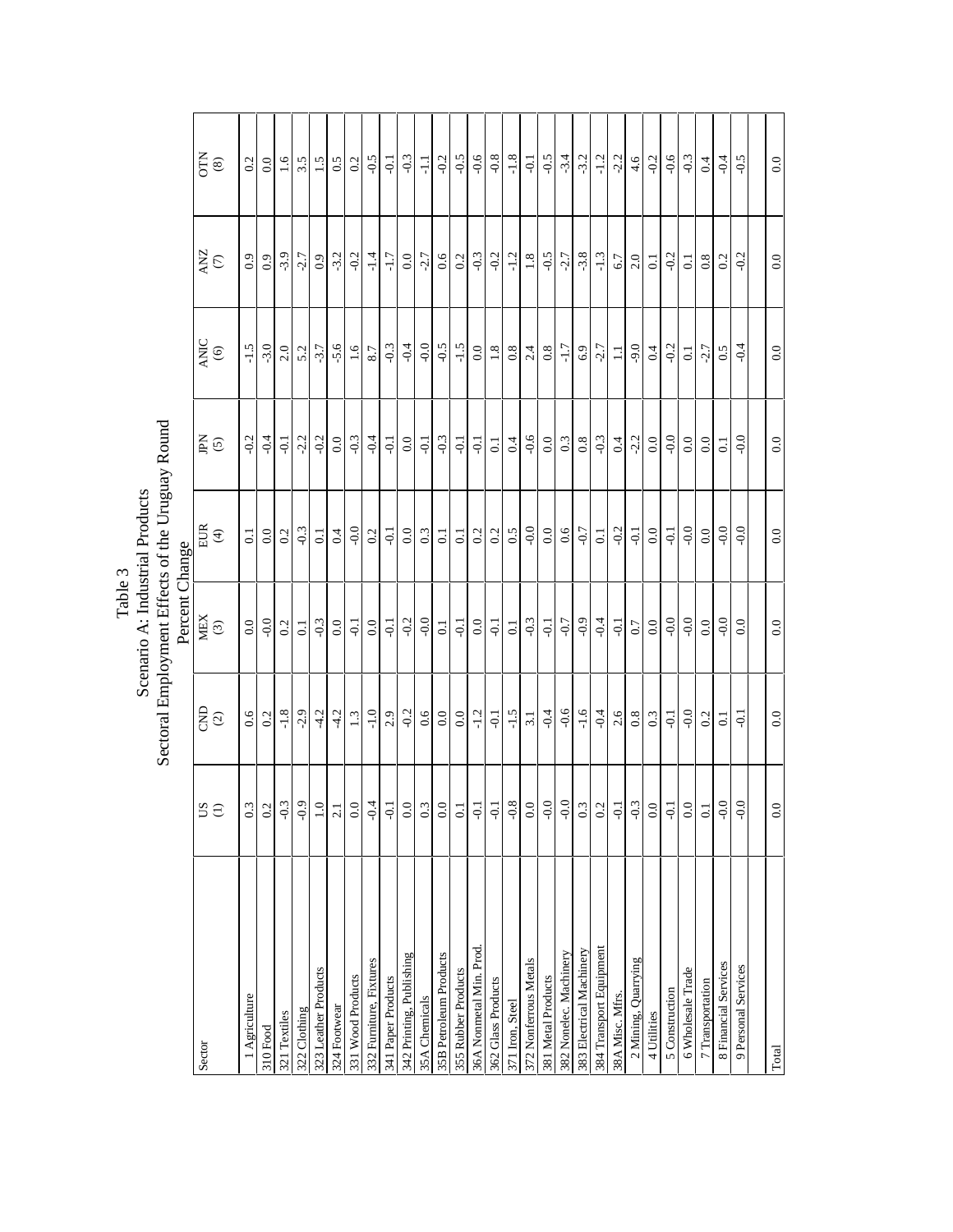Sectoral Effects on United States Of the Uruguay Round Sectoral Effects on United States Of the Uruguay Round Table 4<br>Scenario B: Services Scenario B: Services Percent Change Percent Change

1000s  $-10.0$  $-1.3$  $\frac{1}{2}$  (1)  $\frac{1}{2}$  (1)  $\frac{1}{2}$  (1)  $\frac{1}{2}$  (1)  $\frac{1}{2}$  (1)  $\frac{1}{2}$  (1)  $\frac{1}{2}$  (1)  $\frac{1}{2}$  (1)  $\frac{1}{2}$  (1)  $\frac{1}{2}$  (1)  $\frac{1}{2}$  (1)  $\frac{1}{2}$  (1)  $\frac{1}{2}$  (1)  $\frac{1}{2}$  (1)  $\frac{1}{2}$  (1)  $\frac{1}{2}$  (  $-2.3$  $-0.9$  $-0.7$  $-1.2$  $-2.8$  $0.0$  $-0.5$  $-0.7$  $-0.3$  $-1.0$  $-2.7$  $-9.2$  $-6.7$  $-1.3$  $-1.2$ 53.9  $-2.7$  $0.7\,$  $\overline{5}$  $0.1$ 383 Electrical Machinery -1.0 1.0 -0.5 -0.6 -0.5 -10.0  $-3.2$  $-2.7$  $7.3$  $-0.4$  $0.0$  7 Transportation 40.4 34.9 1.0 0.7 0.8 53.9  $\widehat{\mathbf{e}}$  1 Agriculture -0.3 0.4 -0.1 0.0 -0.1 -2.7 310 Food -0.4 0.5 0.0 -0.1 -0.1 -2.3 321 Textiles -0.4 0.3 0.0 -0.1 -0.1 -1.2  $\frac{1}{32}$  and  $\frac{3}{32}$  . The context of  $\frac{3}{32}$  -0.3  $\frac{1}{32}$  -0.3  $\frac{1}{32}$  -0.2  $\frac{1}{32}$  -0.2  $\frac{1}{32}$ 331 Wood Products -0.6 0.0 0.0 -0.2 -0.1 -0.9 332 Furniture, Fixtures -0.2 -0.1 0.0 -0.2 -0.1 -0.7 341 Paper Products -0.3 0.1 0.0 -0.2 -0.2 -1.2 7.1 Printing, Printing, Printing, Printing, Printing, Printing, Printing, Printing, Printing, Printing, Printing, Printing, Printing, Printing, Printing, Printing, Printing, Printing, Printing, Printing, Printing, Printing 35A Chemicals -0.6 0.7 -0.1 -0.3 -0.3 -2.8 355 Rubber Products -0.4 1.1 -0.1 -0.2 -0.2 -0.5 36A Nonmetal Min. Prod. -0.2 0.5 0.0 -0.2 -0.1 -0.7 362 Glass Products -0.4 0.6 -0.1 -0.3 -0.2 -0.3 81T- III THOT III THOT III CONTINUES III ON OUT III ON OUT III ON OUT III ON OUT III ON OUT III ON O 0.11 - 1.0.3 Nonferrous Metals -0.4 -0.4 -0.2 -0.0 - 0.0 - 0.0 - 0.0 - 0.0 - 0.0 - 0.0 - 0.12 - 0.3 - 0.12 - 0  $2.7$  Metal Products -0.3  $-0.5$  -0.5 0.6  $-0.5$  -0.0  $-0.2$  -0.2  $-0.2$ 382 Nonelec. Machinery -0.7 1.1 -0.2 -0.3 -0.3 -7.1 384 Transport Equipment -0.8 1.7 -0.3 -0.4 -0.4 -9.2 1.67 -0.3  $\frac{38}{384 \text{ Nfisc.}}$  Mfrs.  $\frac{9.3}{4.3}$  -0.3  $\frac{9.3}{4.5}$  -0.3 2 Mining, Quarrying -0.5 0.8 -0.1 -0.2 -0.2 -1.3 4 Utilities 0.5 -0.4 0.0 -0.1 -0.1 -1.2  $5.3$   $\sim$   $-0.0$   $\sim$   $-0.0$   $\sim$   $-0.0$   $\sim$   $-0.0$   $\sim$   $-0.0$   $\sim$   $-0.0$   $\sim$   $-0.0$   $\sim$   $-0.0$   $\sim$   $-0.0$   $\sim$   $-0.0$   $\sim$   $-0.0$   $\sim$   $-0.0$   $\sim$   $-0.0$   $\sim$   $-0.0$   $\sim$   $-0.0$   $\sim$   $-0.0$   $\sim$   $-0.0$   $\sim$   $-0.0$  6 Wholesale Trade 6.1 3.6 0.0 -0.1 -0.0 -2.7 9 Personal Services 16.9 18.5 0.0 0.0 -0.0 -0.4 (5) (6) 322 Clothing -0.3 -1.0 0.2 0.1 0.1 0.7  $\frac{1}{324}$   $\frac{1}{324}$   $\frac{1}{324}$   $\frac{1}{324}$   $\frac{1}{324}$   $\frac{1}{324}$   $\frac{1}{324}$   $\frac{1}{324}$   $\frac{1}{324}$   $\frac{1}{324}$   $\frac{1}{324}$   $\frac{1}{324}$   $\frac{1}{324}$   $\frac{1}{324}$   $\frac{1}{324}$   $\frac{1}{324}$   $\frac{1}{324}$   $\frac{1}{324}$   $\frac{1$  $\frac{358}{10}$   $\frac{358}{10}$   $\frac{358}{10}$   $\frac{358}{10}$   $\frac{358}{10}$   $\frac{358}{10}$   $\frac{358}{10}$   $\frac{358}{10}$   $\frac{358}{10}$   $\frac{358}{10}$   $\frac{358}{10}$   $\frac{358}{10}$   $\frac{358}{10}$   $\frac{358}{10}$   $\frac{358}{10}$   $\frac{358}{10}$   $\frac{358}{10}$  8 Financial Services 14.2 13.5 0.1 0.0 0.1 7.3  $\frac{1}{1000}$  0.0  $\frac{1}{1000}$  0.0  $\frac{1}{1000}$  0.0  $\frac{1}{1000}$  0.0  $\frac{1}{1000}$  0.0  $\frac{1}{1000}$  0.0  $\frac{1}{1000}$  0.0  $\frac{1}{1000}$  0.0  $\frac{1}{1000}$  0.0  $\frac{1}{1000}$  0.0  $\frac{1}{1000}$  0.0  $\frac{1}{1000}$  0.0  $\frac{1}{1000}$  0.0 Change inEmployment Sector Exports Imports Output No. Firms Change inEmployment Percent  $-0.2$  $-0.1$  $-0.3$  $rac{2}{9}$   $rac{3}{9}$  $-0.2$  $-0.1$  $-0.2$  $-0.1$  $-0.1$  $-0.2$  $-0.3$  $-0.4$  $-0.3$  $-0.0$  $-0.0$  $-0.0$  $0.0$  $-0.1$  $-0.1$  $0.1\,$  $0.8$  $\tilde{S}$  $\overline{0}$ . No. Firms  $\left| \frac{4}{9} \right| \frac{2}{9} \left| \frac{2}{9} \right|$  $-0.4$  $-0.2$  $\frac{0.0}{0.1}$  $-0.2$  $\bigoplus$  $-0.1$  $\overline{0.1}$  $-0.1$  $-0.1$  $0.7\,$  $0.0\,$  $0.0$ Output<br>  $(3)$  $rac{0.0}{-0.1}$  $rac{2}{9}$  $rac{1}{9}$  $rac{2}{9}$  $rac{2}{9}$  $-0.3$  $-0.2$  $-0.1$  $0.0\,$  $\overline{0.0}$  $0.2$  $\frac{0.0}{0.2}$  $0.0$  $0.0$  $0.0\,$  $rac{1}{0.1}$  $-0.1$  $-0.1$  $\overline{0.0}$  $0.0\,$  $1.0\,$  $0.0$  $0.0$  $0.1\,$  $\Xi$ Imports  $(2)$  $\frac{0.6}{0.9}$ 18.5  $-1.0$  $-0.7$ 34.9  $0.4$  $0.5$  $0.3$  $0.6$  $_{0.0}$  $-0.1$  $0.1\,$  $\frac{0.5}{0.7}$  $0.6$  $\Xi$  $0.5$  $0.4$  $0.6\,$  $\Box$  $0.1$  $1.7\,$  $0.7$  $0.8$  $-0.4$  $4.3$  $3.6$ 13.5 3.9 Exports  $-0.6$  $-0.2$  $-0.3$  $-0.2$  $-0.6$  $-0.3$  $-0.2$  $-0.6$  $-0.5$  $-0.7$ 16.9  $-0.3$  $-0.4$  $-0.4$  $-0.3$  $-0.3$  $-0.1$  $-0.4$  $-0.4$  $-0.6$  $-0.8$  $-0.8$  $-0.5$ 40.4 14.2  $4.2$  $\ominus$  $0.5$  $4.5$  $6.1\,$ 36A Nonmetal Min. Prod. 884 Transport Equipment 35B Petroleum Products 382 Nonelec. Machinery 383 Electrical Machinery 342 Printing, Publishing 372 Nonferrous Metals 2 Mining, Quarrying 332 Furniture, Fixtures 8 Financial Services 323 Leather Products 9 Personal Services 855 Rubber Products 6 Wholesale Trade 381 Metal Products 331 Wood Products 341 Paper Products 362 Glass Products 7 Transportation 5 Construction 38A Misc. Mfrs. 1 Agriculture 35A Chemicals 371 Iron, Steel 324 Footwear 322 Clothing 4 Utilities 321 Textiles 310 Food Sector Total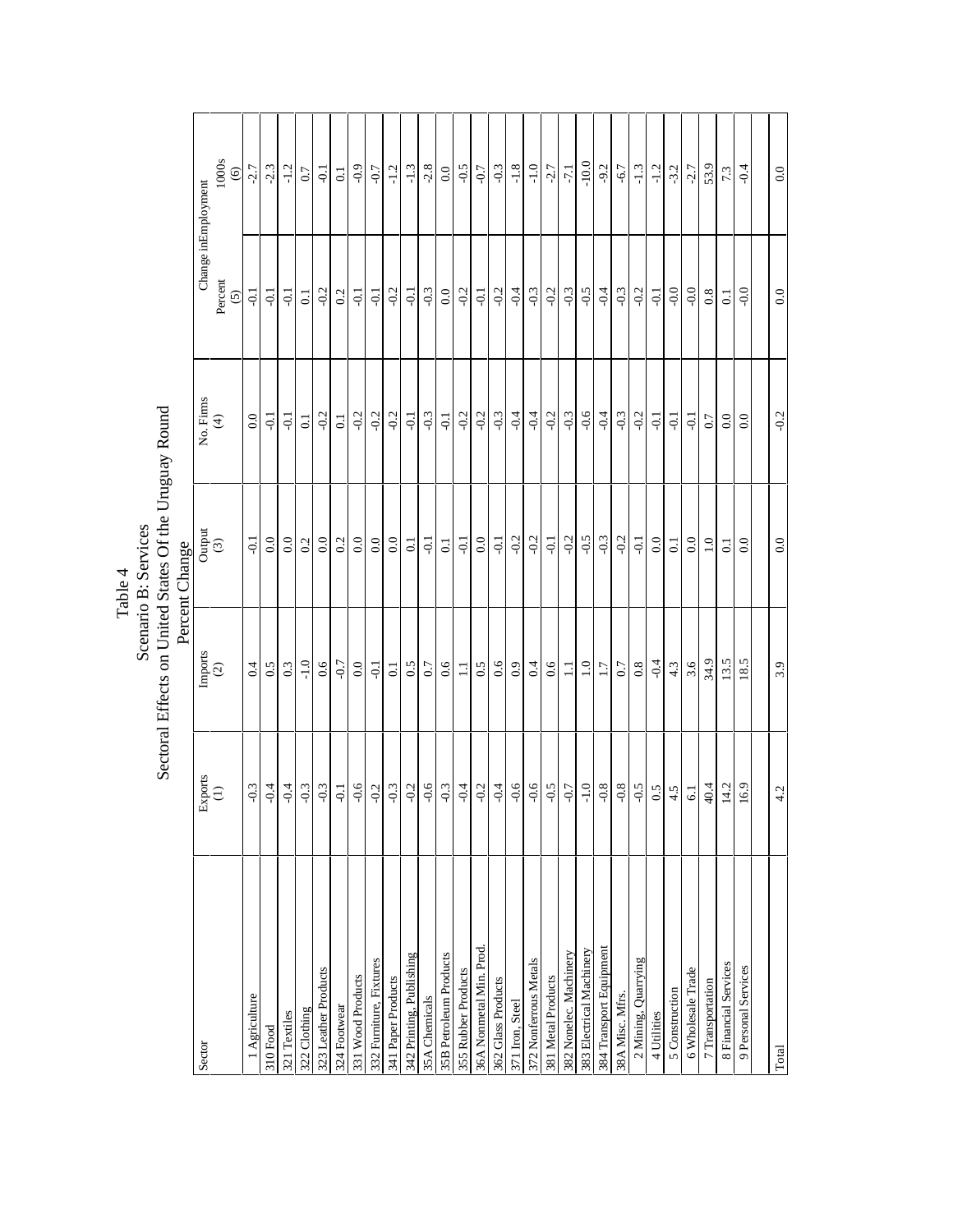Table 5<br>Sectoral Effects on Europe Of the Uruguay Round<br>Percent Change Scenario B: Services Sectoral Effects on Europe Of the Uruguay Round Percent Change

| Sector                   | Exports<br>(1)<br>щ | Imports $(2)$               | Output<br>$(3)$                                 | No. Firms<br>(4)              | Change inEmployment |                                                                                     |
|--------------------------|---------------------|-----------------------------|-------------------------------------------------|-------------------------------|---------------------|-------------------------------------------------------------------------------------|
|                          |                     |                             |                                                 |                               | Percent             | $1000s$                                                                             |
|                          |                     |                             |                                                 |                               | $\odot$             | $\widehat{\mathfrak{S}}$                                                            |
| 1 Agriculture            |                     | 0.3                         | $0.0\,$                                         | $0.0\,$                       | $-0.0$              | $-1.2$                                                                              |
| 310 Food                 |                     | 0.3                         | $0.0\,$                                         | $\overline{q}$                | $-0.1$              |                                                                                     |
| 321 Textiles             |                     | 0.3                         | $0.0\,$                                         | 뒤                             | $-1$                | $-2.9$                                                                              |
| 322 Clothing             |                     | $-0.6$                      | $0.1\,$                                         | $0.0\,$                       | $0.0\,$             | $0.0\,$                                                                             |
| 323 Leather Products     |                     |                             | $0.0\,$                                         |                               | $-0.1$              |                                                                                     |
| 324 Footwear             |                     | $\frac{0.6}{0.7}$           | $\overline{0.1}$                                | $\frac{-0.1}{0.0}$            | $_{0.0}$            | $\frac{0.0}{0.0}$                                                                   |
| 331 Wood Products        |                     | $0.0\,$                     |                                                 | $-0.1$                        | $-0.1$              |                                                                                     |
| 332 Furniture, Fixtures  |                     | $-1$                        | $\begin{array}{c} 0.1 \\ 0.0 \end{array}$       | 뒈                             | $\frac{1}{2}$       | $-0.5$                                                                              |
| 341 Paper Products       |                     |                             | $0.0\,$                                         | $-0.1$                        | $-0.1$              |                                                                                     |
| 342 Printing, Publishing |                     |                             |                                                 | $-51$                         |                     |                                                                                     |
| 35A Chemicals            |                     | 5 5 6 6 5 5 6 6 6 9 6 9 6 6 | $\begin{array}{c} 0.1 \\ 0.0 \end{array}$       | $-1$                          | $-0.0$              | $\frac{3}{9}$ $\frac{9}{9}$ $\frac{3}{9}$ $\frac{1}{9}$ $\frac{1}{9}$ $\frac{1}{9}$ |
| 35B Petroleum Products   |                     |                             |                                                 |                               | 0.0                 |                                                                                     |
| 355 Rubber Products      |                     |                             | $\frac{1}{10}$                                  | $rac{0}{0}$                   | $\frac{1}{2}$       |                                                                                     |
| 36A Nonmetal Min. Prod.  |                     |                             |                                                 |                               |                     |                                                                                     |
| 362 Glass Products       |                     |                             | $rac{1}{6}$ $rac{1}{6}$ $rac{1}{6}$ $rac{1}{6}$ | $\frac{1}{9}$                 | $-1$ $-1$ $-1$      | $rac{3}{9}$ $rac{1}{9}$ $rac{1}{1}$ $rac{7}{9}$                                     |
| 371 Iron, Steel          |                     |                             |                                                 |                               |                     |                                                                                     |
| 372 Nonferrous Metals    |                     |                             |                                                 | $-0.1$                        | $\frac{1}{2}$       |                                                                                     |
| 381 Metal Products       |                     |                             | $0.0\,$                                         |                               | $-1$                |                                                                                     |
| 382 Nonelec. Machinery   |                     |                             | 0.0                                             |                               |                     |                                                                                     |
| 383 Electrical Machinery |                     |                             | $0.0\,$                                         | $\frac{1}{10}$ $\frac{1}{10}$ | $-0.1$              | $\frac{-1.7}{-4.4}$                                                                 |
| 384 Transport Equipment  |                     |                             |                                                 | $-0.1$                        | $-0.1$              | $-4.6$                                                                              |
| 38A Misc. Mfrs.          |                     | 0.6                         | $rac{0.0}{0.1}$                                 | $-1$                          | $-0.1$              | $-2.3$                                                                              |
| 2 Mining, Quarrying      |                     | $0.3\,$                     | $-0.1$                                          | $-1$                          | $-0.1$              |                                                                                     |
| 4 Utilities              |                     | 0.4                         | $0.0\,$                                         | $-0.1$                        | $-0.1$              | $-1.0$                                                                              |
| 5 Construction           |                     | 7.6                         | $\hbox{C}$                                      | $-0.1$                        | $-0.0 -$            | $-4.4$                                                                              |
| 6 Wholesale Trade        |                     | $6.7\,$                     | 0.0                                             | $\overline{0.0}$              | $-0.0$              | $-2.7$                                                                              |
| 7 Transportation         |                     | 38.5                        | 0.4                                             | 0.2                           | 0.3                 | 24.4                                                                                |
| 8 Financial Services     |                     | 15.8                        | 0.0                                             | 0.0                           | $-0.0$              | $-0.5$                                                                              |
| 9 Personal Services      | 17.2                | 14.7                        | $\overline{0}$ .                                | 0.0                           | $0.0\,$             | 16.9                                                                                |
|                          |                     |                             |                                                 |                               |                     |                                                                                     |
| Total                    | 3.2                 | $3.\overline{3}$            | 0.0                                             | $-0.1$                        | 0.0                 | 0.0                                                                                 |